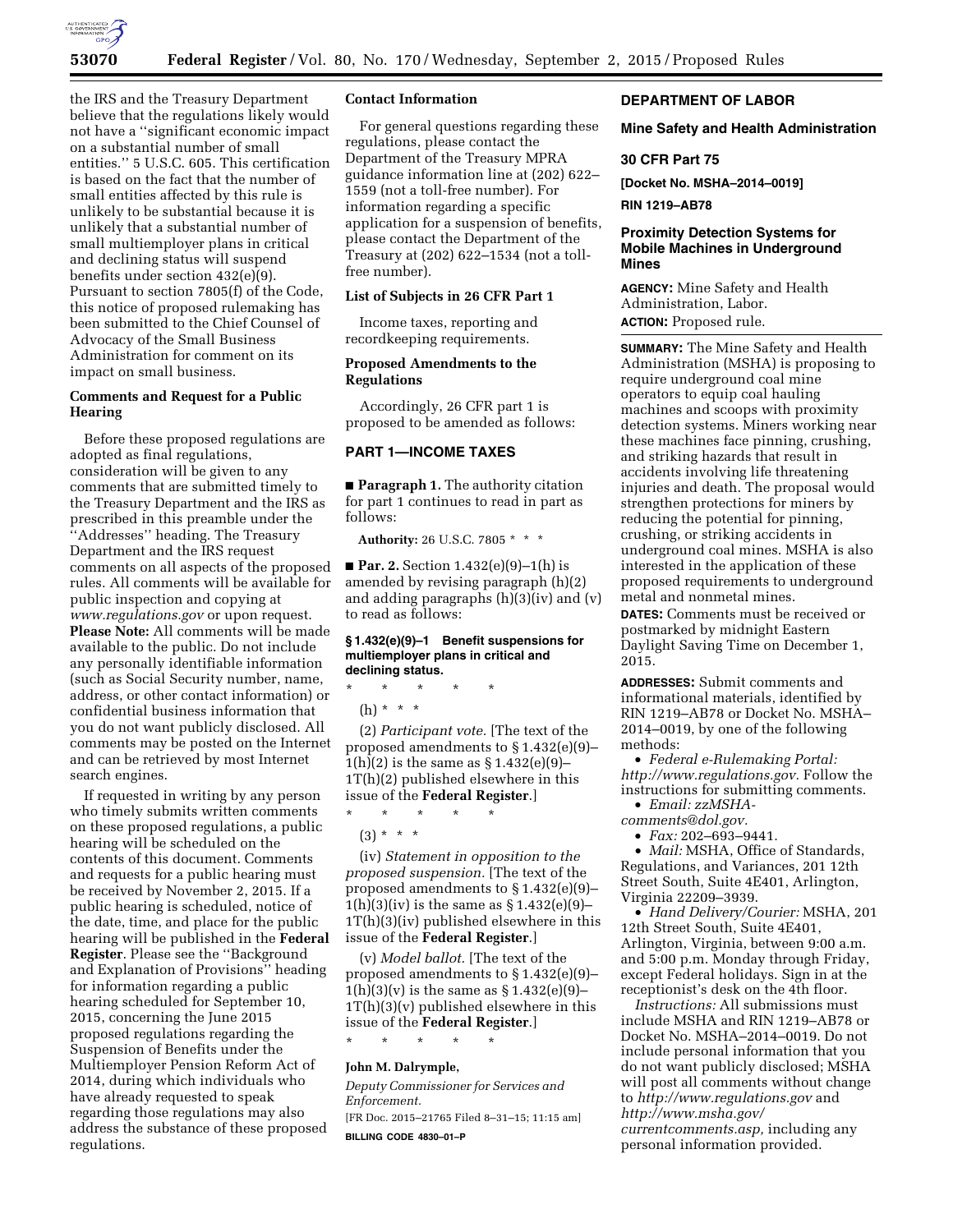*Docket:* For access to the docket to read comments received, go to *[http://](http://www.regulations.gov) [www.regulations.gov](http://www.regulations.gov)* or *[http://](http://www.msha.gov/currentcomments.asp)  [www.msha.gov/currentcomments.asp.](http://www.msha.gov/currentcomments.asp)*  To read background documents, go to *[http://www.regulations.gov.](http://www.regulations.gov)* Review the docket in person at MSHA, Office of Standards, Regulations, and Variances, 201 12th Street South, Suite 4E401, Arlington, Virginia, between 9:00 a.m. and 5:00 p.m. Monday through Friday, except Federal Holidays. Sign in at the receptionist's desk on the 4th floor.

*Information Collection Supporting Statement:* MSHA posts Information Collection Supporting Statements on *<http://www.regulations.gov>* and on MSHA's Web site at *[http://](http://www.msha.gov/regs/fedreg/informationcollection/informationcollection.asp) [www.msha.gov/regs/fedreg/](http://www.msha.gov/regs/fedreg/informationcollection/informationcollection.asp)  [informationcollection/](http://www.msha.gov/regs/fedreg/informationcollection/informationcollection.asp) [informationcollection.asp.](http://www.msha.gov/regs/fedreg/informationcollection/informationcollection.asp)* A copy of the information collection package is also available from the Department of Labor by request to Michel Smyth at *[smyth.michel@dol.gov](mailto:smyth.michel@dol.gov)* (email) or 202– 693–4129 (voice).

*Preliminary Regulatory Economic Analysis (PREA):* MSHA will post the PREA on *<http://www.regulations.gov>* and on MSHA's Web site at *[http://](http://www.msha.gov/rea.htm) [www.msha.gov/rea.htm.](http://www.msha.gov/rea.htm)* 

*E-Mail Notification:* To subscribe to receive an email notification when MSHA publishes rules, program information, instructions, or policy, in the **Federal Register**, go to *[http://](http://www.msha.gov/subscriptions/subscribe.aspx)  [www.msha.gov/subscriptions/](http://www.msha.gov/subscriptions/subscribe.aspx) [subscribe.aspx.](http://www.msha.gov/subscriptions/subscribe.aspx)* 

#### **FOR FURTHER INFORMATION CONTACT:**

Sheila McConnell, Acting Director, Office of Standards, Regulations, and Variances, MSHA, at *[mcconnell.sheila.a@dol.gov](mailto:mcconnell.sheila.a@dol.gov)* (email), 202–693–9440 (voice), or 202–693–9441 (facsimile).

#### **SUPPLEMENTARY INFORMATION:**

#### **Table of Contents**

- I. Introduction
	- A. Regulatory Authority
- B. Background
- II. Section-by-Section Analysis
	- A. § 75.1733(a) Machines Covered
	- B. § 75.1733(b) Requirements for Proximity
	- Detection Systems C. § 75.1733(c) Proximity Detection System Checks
- D. § 75.1733(d) Certification and Records
- III. Preliminary Regulatory Economic Analysis
	- A. Executive Orders (E.O.) 12866 and 13563
	- B. Population at Risk
	- C. Net Benefits
	- D. Benefits
	- E. Compliance Costs
- IV. Feasibility
	- A. Technological Feasibility
	- B. Economic Feasibility
- V. Regulatory Flexibility Act and Small Business Regulatory Enforcement Fairness Act
	- A. Definition of a Small Mine B. Factual Basis for Certification
- VI. Paperwork Reduction Act of 1995 A. Summary
- B. Procedural Details
- VII. Other Regulatory Considerations
- A. The Unfunded Mandates Reform Act of 1995
- B. Executive Order 13132: Federalism
- C. The Treasury and General Government Appropriations Act of 1999: Assessment of Federal Regulations and Policies on Families
- D. Executive Order 12630: Government Actions and Interference With Constitutionally Protected Property Rights
- E. Executive Order 12988: Civil Justice Reform
- F. Executive Order 13045: Protection of Children From Environmental Health Risks and Safety Risks
- G. Executive Order 13175: Consultation and Coordination With Indian Tribal Governments
- H. Executive Order 13211: Actions Concerning Regulations That Significantly Affect Energy Supply, Distribution, or Use
- I. Executive Order 13272: Proper Consideration of Small Entities in Agency Rulemaking
- VIII. References

#### **I. Introduction**

The proposed rule would require underground coal mine operators to equip coal hauling machines and scoops on working sections, except longwall working sections, with proximity detection systems according to a phasein schedule for newly manufactured and existing equipment. The proposed requirements would strengthen protections for miners by reducing the potential for pinning, crushing, or striking injuries to miners who work near these machines. MSHA is also interested in the application of these proposed requirements to underground metal and nonmetal mines.

Proximity detection systems consist of machine-mounted components and, if applicable, miner-wearable components. For proximity detection systems with miner-wearable components, the mine operator would be required to provide a miner-wearable component to be worn by each miner on the working section. The proposed rule would establish performance and maintenance requirements for proximity detection systems and would require training for persons performing the installation and maintenance.

# *A. Regulatory Authority*

This proposed rule is issued under section 101 of the Federal Mine Safety and Health Act of 1977 (Mine Act), as amended.

#### *B. Background*

Proximity detection is a technology that uses electronic sensors to detect motion or the location of one object relative to another. Proximity detection systems provide a warning and stop mobile machines before a pinning, crushing, or striking accident occurs that could result in injury or death to miners.

Traditionally, coal hauling machines (shuttle cars, ram cars, and continuous haulage systems) are self-propelled equipment used to transport coal from the working face to a point where the coal is loaded into mine cars or onto a conveyor for transfer to the surface. Scoops are self-propelled general utility vehicles for cleanup of loose coal or debris and moving equipment or supplies. MSHA has evaluated all accident reports involving coal hauling machines and scoops between 1984 and 2014. MSHA has determined that a proximity detection system could have prevented 42 fatalities and 179 injuries resulting from these accidents that occurred on the working section.

In 1998, MSHA evaluated accidents involving remote controlled mining machines and determined that proximity detection systems have the potential to prevent accidents that occur when the machine operator or another miner gets too close to the machine (Dransite, 1998). MSHA noted that if changes in work practices or machine design do not prevent miners from being placed in unsafe locations, the Agency should consider a requirement for proximity detection with automatic machine shutdown. No MSHAapproved proximity detection systems were commercially available for use in underground mines at that time.

In 2002, following a series of fatal pinning, crushing, and striking accidents, MSHA decided to work with the coal mining industry to develop a proximity detection system for use on underground continuous mining machines. Since that time, manufacturers adapted proximity detection for use on other mobile machines. MSHA evaluated several systems and conducted field testing.

In 2010, MSHA introduced an initiative titled ''Safety Practices around Shuttle Cars and Scoops in Underground Coal Mines.'' MSHA initiated this safety campaign to raise the mining industry's awareness of pinning, crushing, or striking hazards associated with mobile mining machines. This initiative included training programs and best practices to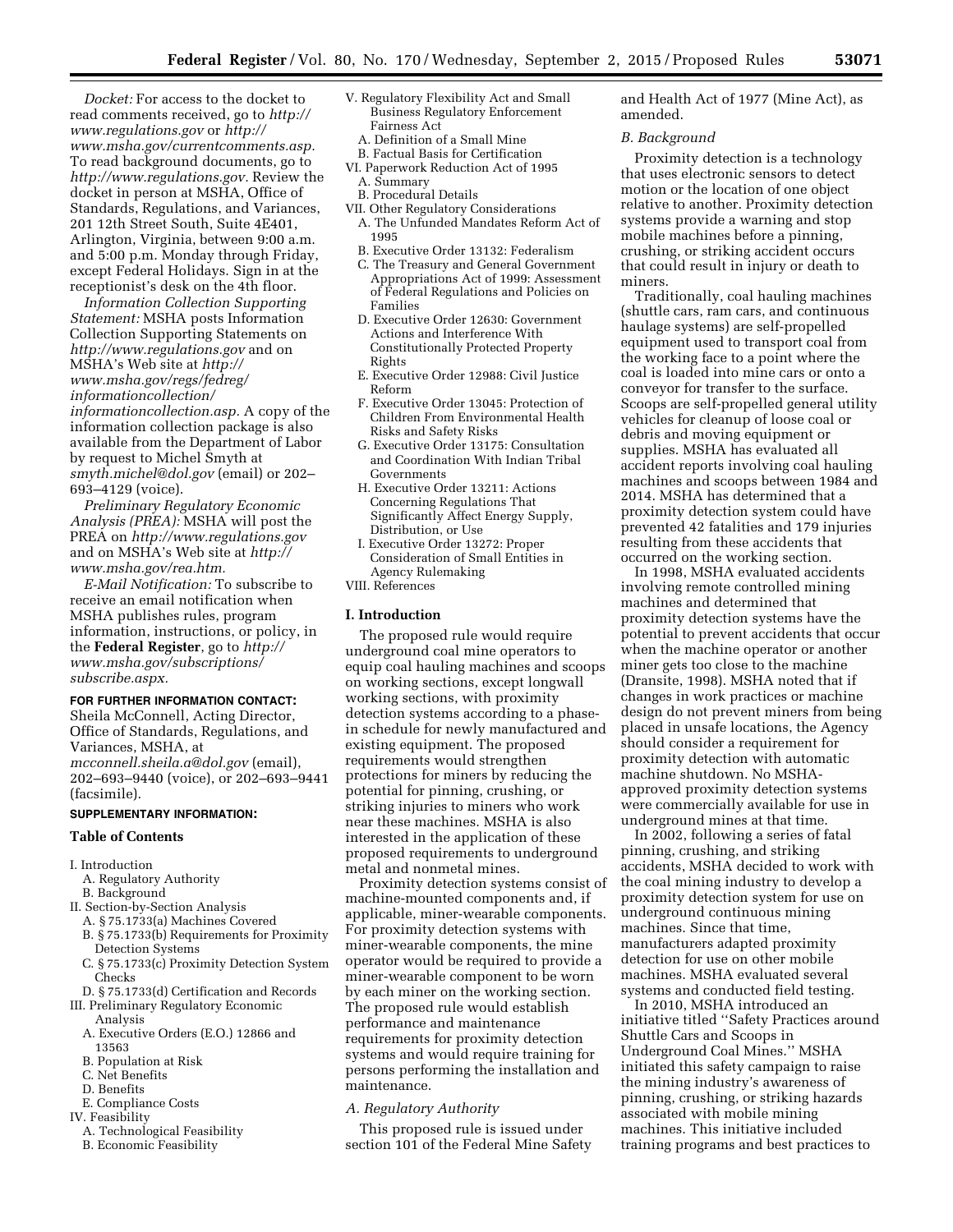encourage mine operators to train underground coal miners to exercise caution when working around mobile machines. Information regarding this initiative is available at: *[http://](http://www.msha.gov/focuson/watchout/watchout.asp)  [www.msha.gov/focuson/watchout/](http://www.msha.gov/focuson/watchout/watchout.asp)  [watchout.asp.](http://www.msha.gov/focuson/watchout/watchout.asp)* Even so, 41 pinning, crushing, or striking accidents involving coal hauling machines and scoops have occurred since 2010: 23 that involved coal hauling machines and 18 that involved scoops. Three fatalities occurred in 2013, one involving a scoop and two involving coal hauling machines; and one fatality occurred in 2014 involving a scoop. MSHA determined that proximity detection systems could have prevented these accidents (since these miners were located in a proximity detection system warning/stopping zone).

The Agency published a Request for Information (RFI) on proximity detection systems in the **Federal Register** on February 1, 2010 (75 FR 5009). The comment period closed on April 2, 2010. MSHA received comments from mining associations; mining companies; manufacturers; and state, federal, and international governments.

Comments received in response to the RFI addressed specific questions regarding function, application, training, costs, and benefits of proximity detection systems to reduce the risk of accidents. Some commenters stated that proximity detection systems are beneficial and can prevent pinning, crushing, and striking accidents. Commenters stated that conditions in the mining environment, including blocked visibility and limited space, or simply the lack of sight due to limited light, can cause an accident and that the only way to address these hazards is to equip mining vehicles with a proximity detection system. A commenter stated that, when it comes to safety, engineering barriers are sometimes required when the behavior of everyone, whether due to the lack of training or taking shortcuts, cannot be relied on. Several commenters stated that the technology needs further development and testing.

RFI comments related to specific provisions of the proposed rule are addressed in the section-by-section analysis later in this preamble.

In April 2010, MSHA observed the use of proximity detection systems in three underground mines in the Republic of South Africa (South Africa), demonstrating successful use of this technology. One of the mines visited began testing a proximity detection system in 2008 and, at the time of the MSHA visit, had equipped the mobile

machines with the system on three sections in an underground coal mine. This mine used the proximity detection system on remote controlled continuous mining machines, shuttle cars, roof bolting machines, feeder breakers, and scoops.

One system observed in South Africa, not used in the United States, used multiple technologies: Very low frequency (VLF) electromagnetic technology in combination with ultrahigh frequency (UHF) radio frequency identification (RFID) and a 2.4 gigahertz (GHz) radar system. The VLF electromagnetic system provided great accuracy at close distances for slower moving machines. The UHF RFID system provided greater range for faster moving machines. The radar system provided an object detection system, which communicated with the other two systems to validate potential danger.

There are four proximity detection systems approved under existing regulations for permissibility in 30 CFR part 18. These approvals are intended to ensure that the systems will not introduce an ignition hazard when operated in potentially explosive atmospheres. MSHA's approval regulations under 30 CFR part 18 do not address how systems will perform in reducing pinning, crushing, or striking hazards. Two of these systems have been installed on coal hauling machines and scoops.

The four MSHA-approved proximity detection systems operate using electromagnetic technology and require a miner to wear a component. A microprocessor sends a signal to activate a warning signal or stop machine movement when a miner wearing the component is within a distance pre-set for the machine and mine conditions.

In September 2011, MSHA observed two coal hauling machines equipped with an MSHA-approved proximity detection system being used in an underground coal mine in the United States. MSHA observed the systems provide appropriate activation of warning signals and stop the coal hauling machines. MSHA also observed the coal hauling machines and continuous mining machines equipped with proximity detection systems function properly to protect miners equipped with miner-wearable components.

In June 2013, MSHA observed an MSHA-approved proximity detection system on a coal hauling machine and on a scoop at an underground coal mine in the United States. MSHA observed

the system activate a warning signal and stop the machines as designed.

MSHA monitors the installation and development of proximity detection systems to maintain up-to-date information on the number and capabilities of systems in use. MSHA estimates that, as of January 2015, there were 583 machines in underground coal mines in the United States equipped with proximity detection systems. Equipped machines include continuous mining machines, scoops, coal hauling machines, a loading machine, a feeder breaker, and a roof bolting machine. MSHA accident data supports a proposed rule that applies to coal hauling machines (shuttle cars, ram cars, and continuous haulage systems) and scoops. At this time, MSHA does not have accident data that justifies applying the proposed requirements to other mobile machines on the working section, such as roof bolting machines.

MSHA published a final rule on Proximity Detection Systems for Continuous Mining Machines in Underground Coal Mines on January 15, 2015 (80 FR 2188). The final rule addressed equipping continuous mining machines with proximity detection systems, phased in over 8 to 36 months, and is separate from this rulemaking.

MSHA developed this proposed rule on proximity detection systems for mobile machines in underground mines to be comparable to the requirements for proximity detection systems on continuous mining machines. MSHA intends that this proposed rule would take advantage of existing proven technology, to minimize the burden on mine operators, and allow for advances in proximity detection technology. Additional information on proximity detection systems and technology is available on the NIOSH's Web page at *[http://www.cdc.gov/niosh/mining/](http://www.cdc.gov/niosh/mining/topics/ProximityDetection.html) [topics/ProximityDetection.html.](http://www.cdc.gov/niosh/mining/topics/ProximityDetection.html)* 

MSHA solicits information and data on the advantages and disadvantages of applying proximity detection systems on mobile machines in underground metal and nonmetal mines.

#### **II. Section-by-Section Analysis**

#### *A. § 75.1733(a) Machines Covered*

Proposed § 75.1733(a) would require underground coal mine operators to equip coal hauling machines and scoops on working sections, except longwall working sections, with the machinemounted components of a proximity detection system in accordance with the proposed phase-in schedule. At this time, all MSHA-approved proximity detection systems include a minerwearable component. Together, the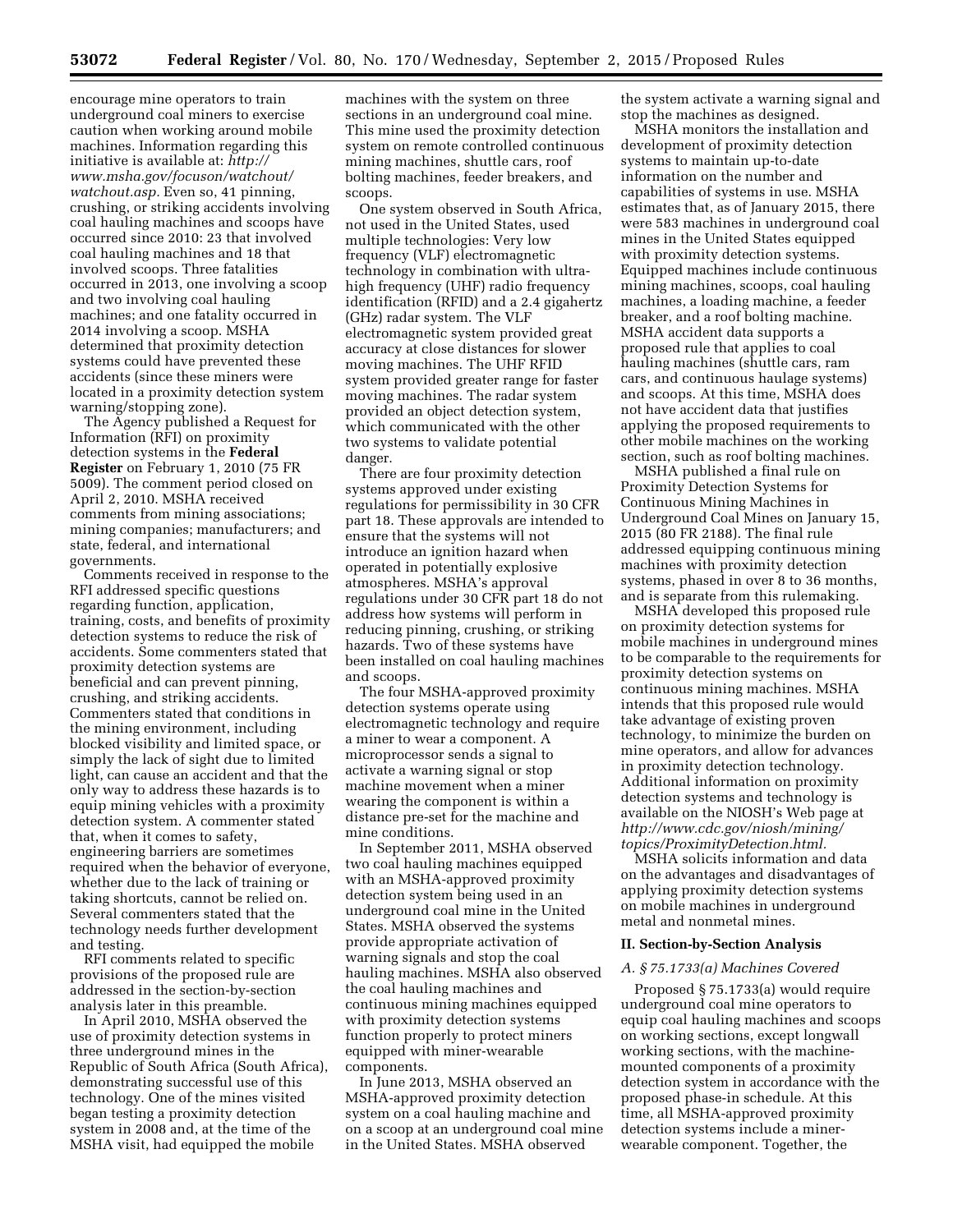machine-mounted components and any miner-wearable components make up the proximity detection system. This proposed rule would also accommodate possible future technologies that may not require a miner-wearable component.

For MSHA-approved proximity detection systems with miner-wearable components, the proposed rule would require the mine operator to provide a miner-wearable component to be worn by each miner on the working section, except longwall working sections. The proposal would apply to coal hauling machines and scoops on working sections using continuous mining machines, including full-face continuous mining machines, or using conventional mining methods. The proposal would apply to production and maintenance shifts.

A commenter, in response to the RFI, stated that MSHA's approval process does not include an evaluation of the systems' functional readiness to perform in the underground mine environment. This commenter indicated that only a handful of mines have operational experience with approved systems and that a thorough examination of the operational readiness of these systems must be undertaken to address safety issues before they are required. Several other commenters stated that proximity detection systems have not proven reliable and that more testing is needed.

A representative of a South African mining company that uses a proximity detection system on continuous mining machines, shuttle cars, scoops, roof bolting machines, and feeder breakers, stated in comments to the RFI that the system is reliable. This South African mining company reported that it did not have a single reliability problem over a period of 18 months.

A proximity detection system manufacturer stated that its proximity detection system is installed on many types of underground mobile machines in Canada and Australia and that there has not been a serious injury or fatality reported on any machine using its proximity detection system. Another commenter stated that applying proximity detection systems to all mobile machines should be a long-term goal that could provide safety benefits.

Coal hauling machines include shuttle cars, diesel- and battery-powered ram cars, and continuous haulage systems. Scoops in underground coal mines include both diesel-powered and electrical-powered scoops. Mobile machines travel through narrow entryways at faster speeds than continuous mining machines. Miners work and travel in the same narrow

entryways and the on-board machine operators have limited visibility of the area around the machine. Coal hauling machines also travel through ventilation curtains where they can encounter miners without warning. Continuous haulage systems include mobile bridge conveyors or carriers and flexible conveyor trains. Continuous haulage systems consist of two or more mobile units. When a continuous haulage system is used to transport coal to the conveyor, MSHA considers the working section to be all areas of the mine from the loading point to and including the working faces. These machines are long and extend beyond the visual range of the machine operator. Miners on working sections using continuous haulage systems can be near the systems without the machine operators' knowledge and can be pinned, crushed, or struck.

MSHA has determined that miners are exposed to pinning, crushing, and striking hazards when working near these machines in underground coal mines, and that working near these machines on the working section has resulted in a significant number of injuries and fatalities. A proximity detection system could have prevented 42 pinning, crushing, or striking fatalities on these machines from 1984 through 2014 (since the miners were located in a proximity detection system warning/stopping zone), which occurred on working sections: 31 associated with coal hauling machines and 11 associated with scoops. (See Table 1.) Use of proximity detection systems could have prevented these accidents by stopping machine movement before miners were pinned, crushed, or struck by the machine.

TABLE 1—NUMBER OF UNDERGROUND COAL MINE PREVENTABLE INJURIES/ FATALITIES ON THE WORKING SEC-TION (1984–2014) BY MACHINE **TYPE** 

| Machine type                       | Injuries  | <b>Fatalities</b> |
|------------------------------------|-----------|-------------------|
| Coal Hauling<br>Machines<br>Scoops | 123<br>56 | 31<br>11          |
| Total                              | 179       |                   |

**Note:** Of these 42 fatalities, nine occurred from 2010 through 2014. Four of those fatalities occurred in 2013 and 2014: two involving coal hauling machines and two involving scoops.

MSHA would consider alternative technologies that might provide protection from pinning, crushing, or striking hazards at least equivalent to that provided by proximity detection

systems. MSHA requests that commenters include specific information on alternatives, rationale for suggested alternatives, safety benefits to miners, costs of implementation, technological and economic feasibility considerations, and supporting data.

#### 1. Exceptions

The proposal would exclude longwall working sections. In MSHA's experience, coal hauling machines and scoops are not routinely used on longwall working sections. The working section includes all areas of the coal mine from the loading point of the section to and including the working faces.

MSHA solicits information and data addressing whether scoops or coal haulage machines cause a hazard to miners on longwall working sections such that they may require the use of proximity detection. MSHA requests that commenters include specific information on rationale for not excluding longwall working sections, safety benefits to miners, costs of implementation, technological and economic feasibility considerations, and supporting data.

MSHA is aware that some machines operate both on and off the working section and that some machines are only used off the working section. The proposal would require mine operators to equip only coal hauling machines and scoops used on the working section with the machine-mounted components of a proximity detection system. From 1984 through 2014, however, two fatal accidents involving scoops occurred off working sections. MSHA is not aware of a fatal accident involving a coal hauling machine traveling off a working section. In addition, 13 nonfatal accidents occurred off working sections (two involving coal hauling machines and 11 involving scoops) and 16 occurred in an unknown location (one involving a coal hauling machine and 15 involving scoops).

MSHA solicits comments on whether the proposed requirements should apply to any mobile machines, other than coal hauling machines and scoops, in use on or off the working section. MSHA also solicits comments on whether the proposed requirements should apply to coal hauling machines and scoops in use off the working section. MSHA requests that commenters include specific information on their rationale, safety benefits to miners, costs of implementation, technological and economic feasibility considerations, and supporting data.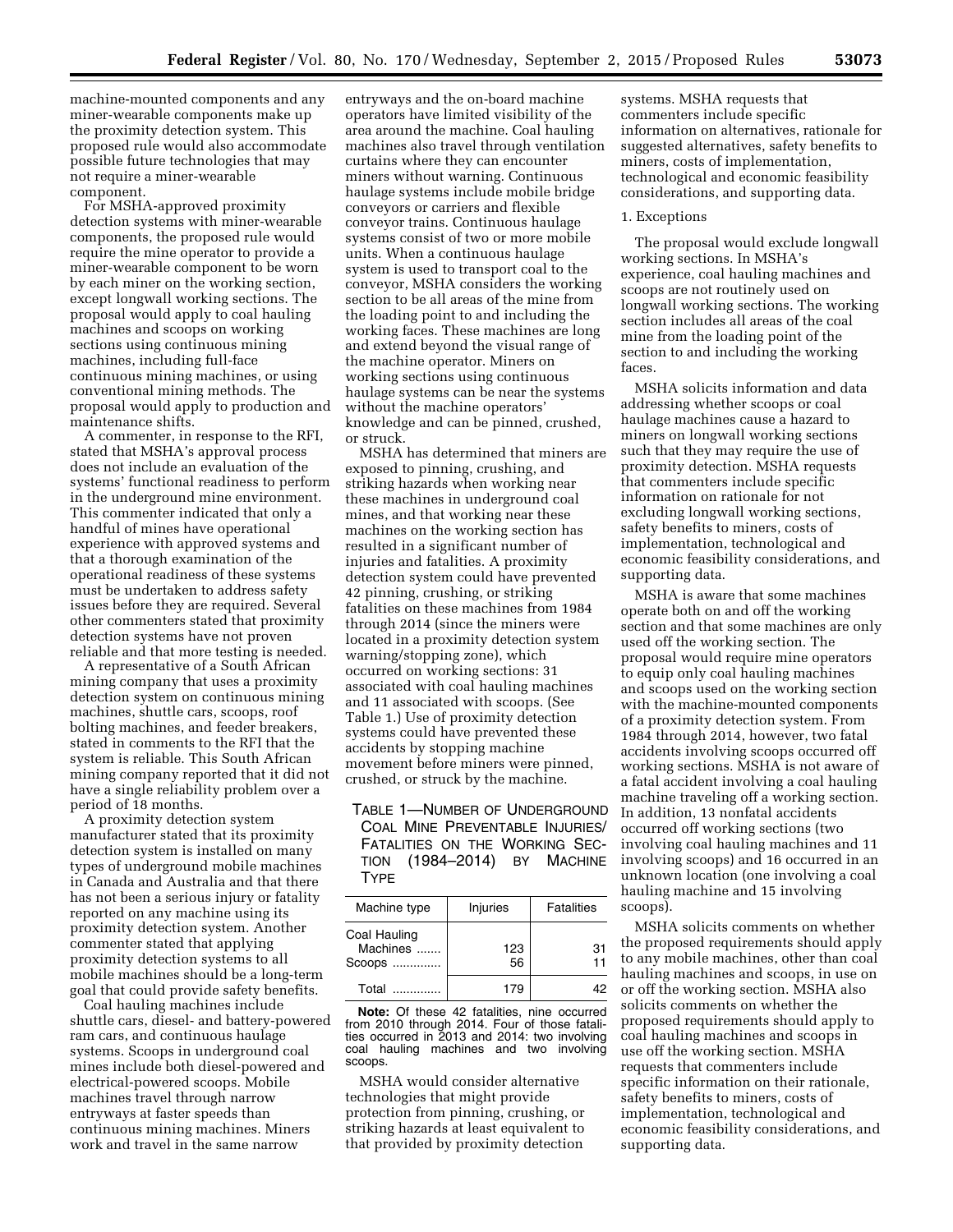2. MSHA-Approved Proximity Detection Systems

The three methods to obtain MSHA approval to add the machine-mounted components of a proximity detection system to a machine are as follows:

(1) A machine manufacturer can apply for a Revised Approval Modification Program (RAMP) approval.

(2) A mine operator can apply to the Approval and Certification Center (A&CC) for a field modification.

(3) A mine operator can notify the MSHA district manager through a district field change application for electric machines.

MSHA offers an optional Proximity Detection Acceptance (PDA) program which allows a proximity detection system manufacturer to obtain MSHA acceptance for a proximity detection system. This acceptance states that the proximity detection system has been evaluated under 30 CFR part 18 and is suitable for incorporation on an MSHAapproved machine. It permits the manufacturer or owner of a machine to add the proximity detection system to a machine by requesting MSHA to add the acceptance number (PDA Number) to the machine approval under one of three methods listed above.

MSHA has approved four proximity detection systems under existing regulations for permissibility in 30 CFR part 18 for use on continuous mining machines. Two of these approved systems have been installed on coal hauling machines or scoops.

As of January 2015, there were 79 coal hauling machines and 50 scoops equipped with a proximity detection system in use in underground coal mines in the United States. Proximity detection was adapted for use on coal hauling machines and scoops by adjusting the field generator configuration to create appropriately sized zones and by changing the method for stopping machine movement. For example, a proximity detection system may be configured, as needed, to deenergize the pump motor to stop continuous haulage machine movement while a system installed on a shuttle car may be configured to apply brakes.

MSHA is aware that a manufacturer has installed machine-mounted components on a continuous haulage system and that the manufacturer has demonstrated its performance to a mine operator. MSHA has not observed the operation of a proximity detection system installed on a continuous haulage system in an underground mine. MSHA anticipates challenges with adapting proximity detection systems to continuous haulage systems

due to the length of these machines and the unique interaction with continuous mining machines.

MSHA solicits comments on other types of mobile machines that should be required to be equipped with proximity detection systems. MSHA specifically solicits comments on circumstances where it may be appropriate to require loading machines, roof bolting machines, and feeder breakers to be equipped with a proximity detection system. Comments should provide specific information on rationale for requiring other types of mobile machines to be equipped with proximity detection systems, safety benefits to miners, technological and economic feasibility considerations, and supporting data.

Each proximity detection system currently approved by MSHA for use in underground coal mines in the United States uses miner-wearable components. These systems cannot protect any miner who is not wearing a miner-wearable component.

Miners on the working section often work near coal hauling machines and scoops. Each miner on a working section can be exposed to pinning, crushing, or striking hazards from these machines and would need to wear a miner-wearable component for protection. The proposal would require the mine operator to provide a minerwearable component to be worn by each miner on the working section, except longwall working sections. A working section is defined in existing § 75.2 as all areas of the coal mine from the loading point of the section up to and including the working faces.

To assess the costs of the proposed rule, MSHA estimated that there are seven miners per working section. In addition, other persons may visit the working section on occasion, such as dust samplers, surveyors, electricians, or mine examiners, and would need a miner-wearable component.

MSHA solicits comments on the numbers of persons who may be on the working section during a single shift. Comments should be specific and include alternatives, rationale for suggested alternatives, safety benefits to miners, technological and economic feasibility considerations, and supporting data.

3. Proposed Phase-In Schedule for Proximity Detection Systems on Coal Hauling Machines and Scoops

Proposed § 75.1733(a) would phase in the use of proximity detection systems according to the following schedule.

Proposed  $\S 75.1733(a)(1)$  would require coal hauling machines and scoops manufactured after the effective date of a final rule to meet the rule's requirements no later than 8 months after the effective date of the final rule. These machines would need to meet the requirements in this section when placed in service with a proximity detection system. The Agency intends that a machine is placed in service when the machine equipped with a proximity detection system is placed in the underground coal mine.

Proposed § 75.1733(a)(2) would require coal hauling machines or scoops manufactured and equipped with a proximity detection system on or before the effective date of a final rule to meet the rule's requirements no later than 8 months after the effective date of the final rule when modifications to the existing proximity detection system can be made underground; or 36 months after the effective date of the final rule when the existing proximity detection system cannot be modified underground or needs to be replaced with a new proximity detection system.

Proposed § 75.1733(a)(3) would require coal hauling machines and scoops manufactured and not equipped with a proximity detection system on or before the effective date of a final rule to meet the rule's requirements no later than 36 months after the effective date of the final rule. These machines would need to meet the requirements in this section when placed in service with a proximity detection system.

Several commenters on the RFI recommended that MSHA consider a phase-in approach with separate compliance dates addressing new equipment, rebuilt equipment, and equipment in service. One commenter encouraged MSHA to proceed cautiously and to provide the time required to assure the development of reliable and effective systems. Another commenter stated that machines should be retrofitted with proximity detection systems in a shop or during rebuild.

The proposed phase-in schedule would provide an appropriate amount of time for manufacturers to produce proximity detection systems; for manufacturers and mine operators to install proximity detection systems on newly manufactured machines or modify in-service proximity detection systems and machines; and for mine operators to install proximity detection systems on machines not equipped by the effective date of a final rule.

In determining the schedule, MSHA considered the availability of MSHAapproved proximity detection systems, the estimated number of machines that would be replaced by newly manufactured machines during this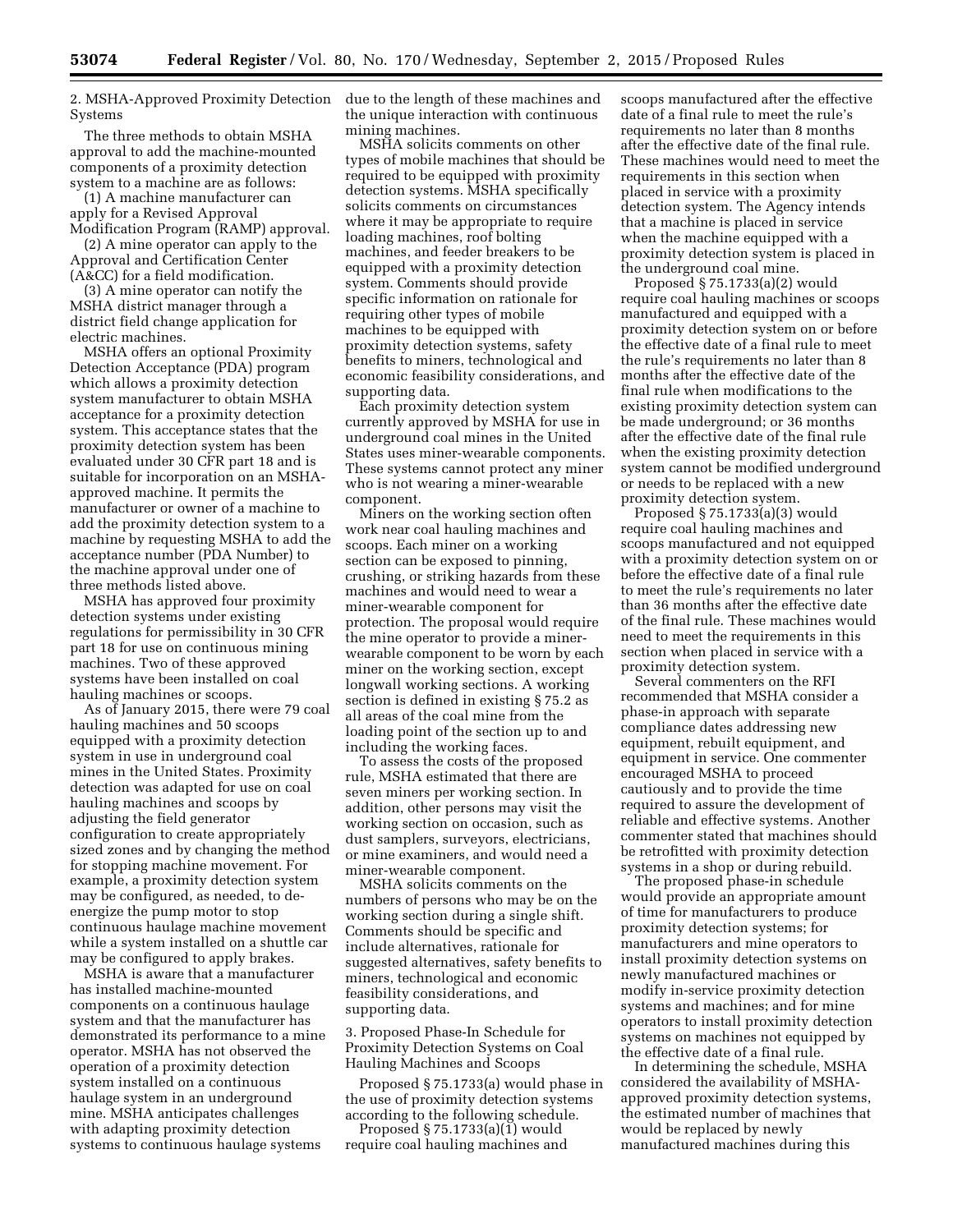period, manufacturers' capacity to produce and install systems for these machines, and manufacturers' and mine operators' ability to produce and install systems on existing equipment. The phase-in schedule would allow mine operators time to train their workforce on proximity detection systems.

MSHA considers the date that the machine was manufactured as the date identified on the machine or otherwise provided by the manufacturer. MSHA considers coal hauling machines and scoops to be equipped with a proximity detection system when the machinemounted components are installed on the machine and miners are provided with the miner-wearable components.

The proposed rule would allow 8 months for mine operators to install proximity detection systems on coal hauling machines and scoops manufactured after the effective date of a final rule. These newly manufactured machines can be equipped with proximity detection systems as part of the manufacturing process. MSHA believes that this 8-month time period would allow manufacturers and mine operators sufficient time to obtain MSHA approval under existing 30 CFR parts 18 or 36 and install proximity detection systems. The proposed 8 month time period would also allow mine operators time to inform and train their workforce on proximity detection systems. MSHA believes it is important for coal hauling machines and scoops equipped with a proximity detection system to meet requirements when placed in service to assure that miners are protected from pinning, crushing, and striking hazards.

The proposed rule would allow 8 months for mine operators to make any needed modifications to proximity detection systems that were installed on coal hauling machines and scoops before the effective date of a final rule. Proximity detection systems approved and in use on coal hauling machines or scoops in underground mines have a visual warning signal on the machinemounted component and both a visual and audible warning signal on the miner-wearable component. These systems might require modification of the proximity detection warning signals to make them distinguishable from other signals. MSHA believes that these modifications could be done underground during a maintenance shift. Allowing 8 months for these machines would also provide operators time to obtain MSHA approvals for the modifications and to provide training. MSHA estimates that, as of January 2015, at least 79 coal hauling machines and 50 scoops in use in underground

coal mines have been equipped with a proximity detection system.

The proposed rule would allow 36 months for mine operators to install proximity detection systems on coal hauling machines and scoops manufactured and not equipped with a proximity detection system on or before the effective date of a final rule. This time period would allow mine operators time to schedule installations during planned rebuilds or scheduled maintenance and to train their workforce on proximity detection systems. MSHA believes it is important for coal hauling machines and scoops equipped with a proximity detection system to meet requirements when placed in service to assure that miners are protected from pinning, crushing, and striking hazards. MSHA estimates that, as of January 2015, there are 1,283 coal hauling machines and 704 scoops in service on the working sections in underground coal mines that would need to be equipped with a proximity detection system. MSHA would also provide 36 months to mine operators with mobile machines already equipped with a proximity detection system that would require the installation of a new proximity detection system or modifications to the system could not be done underground to meet the rule's requirements.

This proposed rule would also apply to diesel-powered coal hauling machines and scoops on the working section. MSHA is unaware of any permissible diesel-powered machines equipped with proximity detection systems in the United States. MSHA anticipates challenges with installing proximity detection systems on dieselpowered machines due to the additional modifications required to the mechanical systems.

MSHA acknowledges that it will take time to obtain MSHA approvals to equip coal hauling machines and scoops with proximity detection systems. MSHA must approve miner-wearable components and electrical machines equipped with proximity detection systems as permissible equipment under existing regulations in 30 CFR part 18. Diesel-powered machines must be approved under existing regulations in 30 CFR part 36.

MSHA solicits comments on the proposed phase-in schedules. MSHA also solicits comments on what, if any, modifications may be needed on mobile machines already equipped with proximity detection systems. MSHA also solicits comments on whether the modifications could be made underground, and whether there are any issues that may impact the proposed

phase-in schedules. Comments should be specific and include alternatives, rationale for suggested alternatives, safety benefits to miners, technological and economic feasibility considerations, and supporting data.

4. Training Requirements for Miners Working Near Machines Equipped With Proximity Detection Systems

In response to the RFI, some commenters stated that miners will need task training when machines are equipped with a proximity detection system. As the proximity detection systems are phased in, mine operators would be required to provide miners with new task training under existing part 48. MSHA intends that mine operators would address safety issues that might arise during the proposed phase-in schedule, such as some machines being equipped with proximity detection systems while others are not, through existing new task training requirements, with an emphasis on basic safety rules and practices. MSHA believes that as mobile machines are equipped with proximity detection there will be an added layer of safety to the basic safety rules and practices, assuring that the risk of injury would not increase during the phase-in period.

Miners working near mobile machines equipped with proximity detection systems would engage in different and unfamiliar machine operating procedures resulting from new work positions, machine movements, and new visual or auditory signals. Existing § 48.7(a) requires that miners assigned to new work tasks as mobile equipment operators not perform new work tasks until training has been completed. As required under existing § 48.7(a)(3) for new or modified machines and equipment, equipment and machine operators must be instructed in safe operating procedures applicable to new or modified machines or equipment to be installed or put into operation in the mine, which require new or different operating procedures. In addition, existing § 48.7(c) requires miners assigned a new task not covered in existing § 48.7(a) be instructed in the safety and health aspects and safe work procedures of the task prior to performing such task.

Mine operators would be required to provide new task and equipment training on the proper functioning of the proximity detection system before requiring miners to operate or work near a machine equipped with a proximity detection system. New task training (which is separate from new miner training under existing § 48.5 and annual refresher training under existing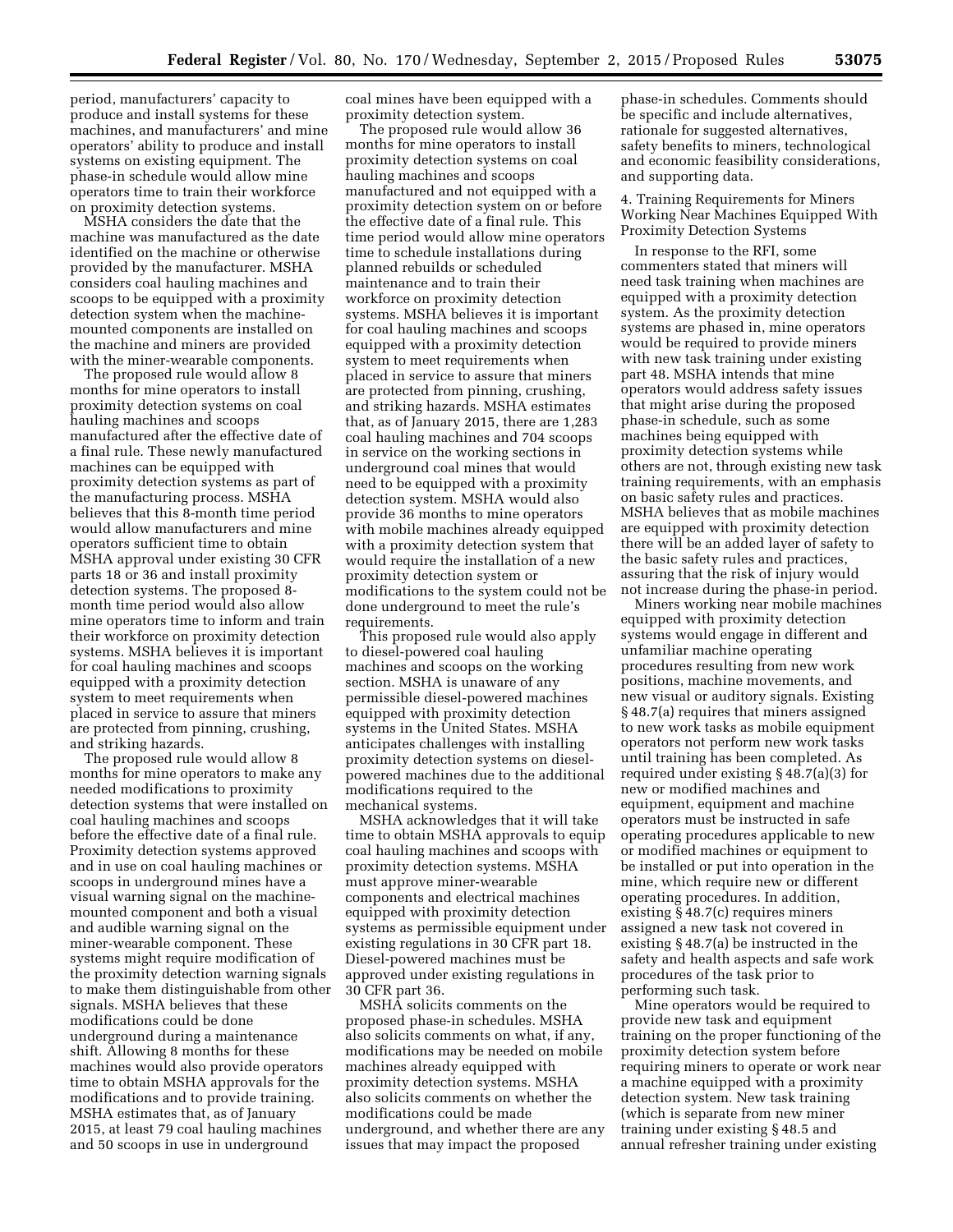§ 48.8) must occur before miners operate machines equipped with a proximity detection system. New task training helps assure that miners have the necessary skills to perform new tasks prior to assuming responsibility for the tasks. Mine operators should assure that this training includes hands-on training during supervised non-production activities. The hands-on training allows miners to experience how the systems work and to locate the appropriate work positions around machines. Based on Agency experience, the hands-on training is most effective when provided in miners' work locations.

MSHA solicits comments on the proposed training for miners who operate or work near machines equipped with proximity detection systems. Comments should address the type, frequency, and content of training in addition to which miners should be trained. Comments should be specific and include alternatives, rationale for suggested alternatives, safety benefits to miners, technological and economic feasibility considerations, and supporting data.

5. Request for Comments on Requiring Proximity Detection Systems on Mobile Machines in Underground Metal and Nonmetal Mines

Metal and nonmetal mine operators would not be required to equip machines with proximity detection systems under this proposal. In response to the RFI, some commenters suggested that proximity detection systems should not be required in underground stone mines. These commenters stated that they were not aware of pinning, crushing, or striking accidents in underground stone mines that might have been prevented by proximity detection systems. One commenter stated that applying proximity detection technology to the equipment used in underground stone mines would not serve to reduce the risk of injuries and fatalities. Two commenters stated that underground stone miners work in enclosed cabs and are not exposed to the hazards presented by remote controlled equipment. Three commenters stated that an electromagnetic field from a proximity detection system could set off electric detonators used in underground stone mines. Two commenters also stated that proximity detection systems had not been tested on equipment in underground metal and nonmetal mines.

MSHA has analyzed data on pinning, crushing, and striking accidents in underground metal and nonmetal mines, and related equipment. MSHA

estimates that, based on the Agency's most recent analysis, there are 66 continuous mining machines, 80 shuttle cars, and 1,371 scoops, loaders, loadhaul-dumps, and mucking machines used in underground metal and nonmetal mines. Since 1984, five fatalities have occurred in underground metal and nonmetal mines where the use of a proximity detection system could have prevented the accident (since these miners were found in a proximity detection system warning/ stopping zone): one involving a continuous mining machine and four involving a scoop, loader, load-hauldump machine, or mucking machine.

Generally, mining conditions in underground metal and nonmetal mines are not the same as conditions in underground coal mines. Differences include wider and higher entries, which improve visibility and allow more room for miners to work around the equipment. The Agency's experience with use of proximity detection systems in the United States has focused on underground coal mines. Therefore, in response to comments to the RFI and the less frequent occurrence of crushing, striking, and pinning accidents in underground metal and nonmetal mines, the proposed requirements are limited to underground coal mines.

MSHA solicits comments on whether the Agency should require proximity detection systems on machines used in underground metal and nonmetal mines, and if so, which types of machines and in what timeframes. Comments should be specific and include alternatives, rationale for suggested alternatives, safety benefits to miners, technological and economic feasibility considerations, and supporting data.

6. Request for Comments on Requiring Miners To Wear Reflective Clothing in Underground Coal and Metal and Nonmetal Mines

MSHA is also considering a requirement that miners in underground mines wear reflective material in order to reduce the hazards associated with poor visibility. Existing § 75.1719–4(d) requires that each person who goes underground in a coal mine wear a hard hat or hard cap with a minimum of six square inches of reflecting tape or equivalent paint or material on each side and back. Metal and nonmetal mines do not have a similar requirement. In MSHA's experience, however, many miners in underground coal and metal and nonmetal mines also wear clothing with reflective material. One of the recommendations in MSHA's 2010 safety initiative, *Safety Practices* 

*around Shuttle Cars and Scoops in Underground Coal Mines,* was that ''Miners should always wear reflective clothing so that they can be clearly seen by the shuttle car and scoop drivers.''

MSHA solicits comments on whether the Agency should require that miners wear reflective material to make them more visible to equipment operators and, if so, how much and where. Comments should be specific and include alternatives, rationale for suggested alternatives, safety benefits to miners, feasibility considerations, and supporting data.

## *B. § 75.1733(b) Requirements for Proximity Detection Systems*

Proposed § 75.1733(b)(1) would require that a proximity detection system cause a machine to stop before contacting a miner except for a miner who is in the on-board operator's compartment. This proposed requirement would apply to coal hauling machines and scoops on the working section to prevent pinning, crushing, or striking accidents. MSHA intends that the proximity detection system would stop all movement of the machine, such as tramming, conveyor chain movement, and raising or lowering the bucket of a scoop that could cause the machine to contact a miner. The machine would remain stopped while any miner is within a programmed stop zone.

In the RFI, MSHA asked for comments on the size and shape of the area around machines that a proximity detection system monitors and how systems can be programmed and installed to provide different zones of protection depending on machine function. Some commenters stated that an effective proximity detection system should cause the machine to stop before a miner enters the hazardous area around the machine. Several commenters suggested that protection zones should be largest when tramming and that reduced protection zones are needed for certain mining operations.

Some commenters stated that zone size should be determined using a risk assessment considering the speed at which the proximity detection system can alert the operator, the reaction time of the operator, and the number of people in the working area. Another commenter stated that work practices vary among mines so that one specified zone may not work for all mines.

In its comments on the RFI, NIOSH stated that the goal of a proximity detection system should be to prevent machine actions or situations that injure workers while not placing restrictions on how the workers do their jobs.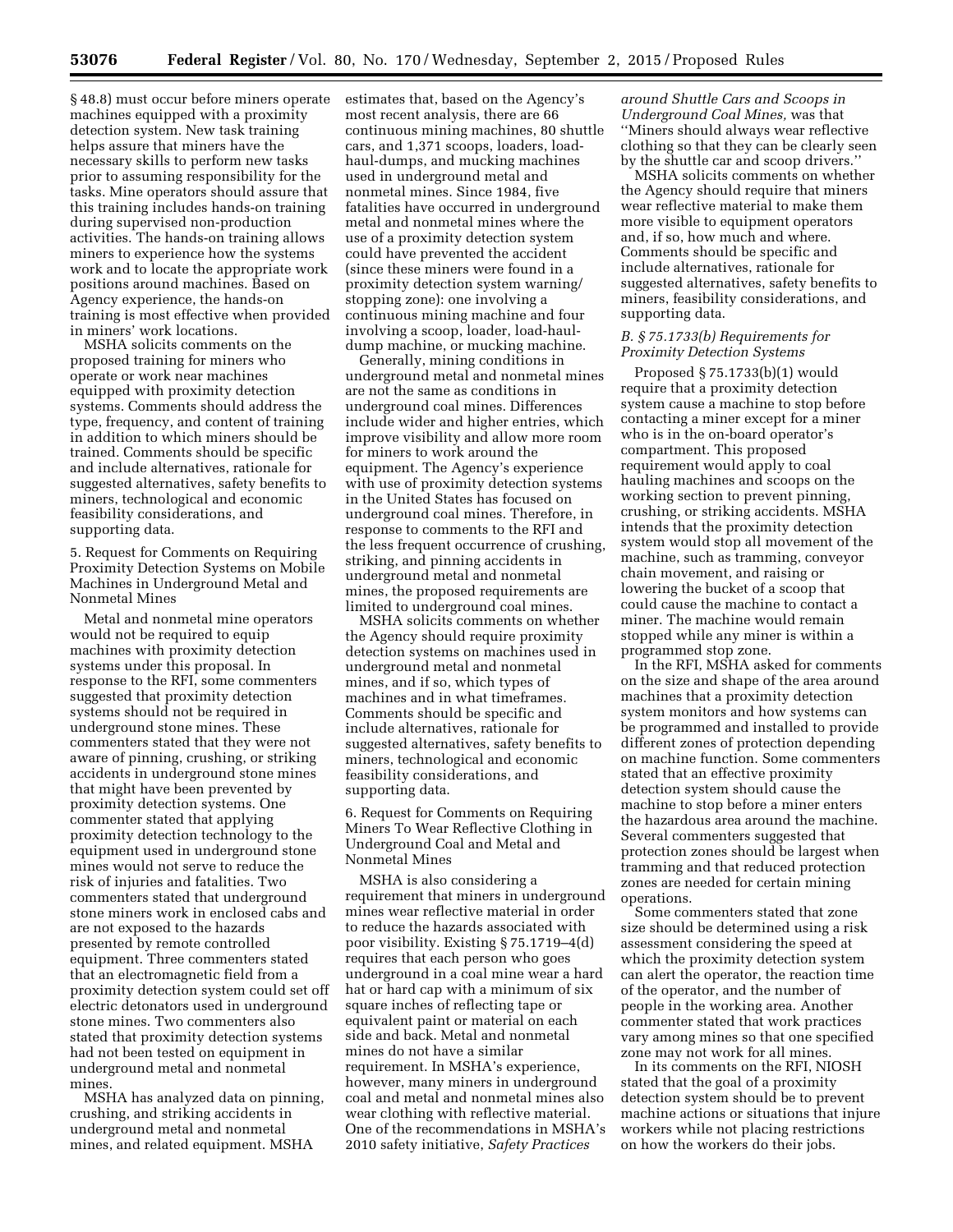NIOSH also stated that the total time required for performing proximity detection system functions, plus a safety factor, should be used to define the size of detection zones around machines. NIOSH stated that the total time required includes: (1) Detection of a potential victim; (2) decision processing to determine if a collision-avoidance function is needed; (3) initiation of the collision-avoidance function; and (4) implementation of the collisionavoidance function. NIOSH stated that any rule should be performance-based.

MSHA's experience with proximity detection systems indicates that causing a machine to stop before contacting a miner would provide appropriate protection to prevent pinning, crushing, and striking accidents. Machines traveling at faster speeds generally need more time to stop. MSHA has observed proximity detection systems that are designed to slow a machine before causing it to stop. A performance-based approach would allow mine operators and manufacturers to address mine- and machine-specific conditions when determining the appropriate settings for a proximity detection system. Performance-based requirements focus on attaining objectives, such as stopping a machine before contacting a miner, rather than being prescriptive in how the result is achieved, such as stopping within a specified distance. Mine- and machine-specific conditions could include steep or slippery roadways, tramming speed of machinery, location of the miner-wearable component, and the accuracy of the proximity detection system. Mine operators would be responsible for programming a proximity detection system to initiate the stop-movement function so that the machine stops before contacting a miner.

MSHA solicits comments on whether to require a proximity detection system to cause the machine to slow before causing it to stop and, if so, what requirement would be appropriate. MSHA also solicits comments on effective methods or controls, working in conjunction with the proximity detection system, to protect the onboard operator from sudden stops. MSHA also requests comments on what types of machine movement the proximity detection system should stop, beyond movement related to tramming coal hauling machines and scoops. Comments addressing these issues should be specific, and include alternatives, rationale for suggested alternatives, safety benefits to miners, technological and economic feasibility considerations, and supporting data.

During MSHA's visit to South Africa, staff observed that one mine operator designed its proximity detection systems to stop scoops eight feet from a miner and to stop shuttle cars six feet from a miner. Prior to the introduction of proximity detection systems at their mines, the company's policy was that miners must maintain a minimum distance of one meter (approximately three feet) from all operating mobile machines. MSHA considered proposing a prescriptive requirement that would specify that a machine must stop no closer than three feet from a miner. MSHA also considered proposing other specific stopping distances, *e.g.,* six feet from a miner, but decided on a performance-based approach.

MSHA solicits comments on whether a performance-based approach would be appropriate. Comments should be specific, and include alternatives, rationale for suggested alternatives, safety benefits to miners, technological and economic feasibility considerations, and supporting data.

The interaction of multiple machine types equipped with proximity detection systems is likely to cause changes in work practices. These changes would affect where miners are positioned near machines and routes that machines travel. For example, continuous mining machines and coal hauling machines must get close, and often touch, during the transfer of material from one machine to the other. When a coal hauling machine equipped with a proximity detection system gets near a continuous mining machine with a proximity detection system, the overlap of the two protection zones may limit where miners may position themselves (1) to remain safe, (2) avoid activation of warning signals, or (3) avoid unintentionally stopping the machines.

MSHA solicits comments on how the use of proximity detection systems and the overlap of protection zones on multiple types of machines operating on the same working section might affect miners' work positions, such as a continuous mining machine operator who may need to work close to the continuous mining machine when cutting coal or rock. Comments should be specific, and include alternatives, rationale for suggested alternatives, safety benefits to miners, technological and economic feasibility considerations, and supporting data.

Proposed  $\S 75.1733(b)(1)$  would provide an exception for a miner who is in an on-board operator's compartment. Machines with an on-board operator would not function if the proximity detection system prevents machine

movement when a miner is on the machine. The proposed rule would require machines to stop before contacting any miner not in the operator's compartment.

MSHA observed that, in South Africa, the continuous mining machine operator was provided a smaller protection zone around the shuttle car than for other miners. This allowed the continuous mining machine operator to be closer to the shuttle car when it got near the continuous mining machine for loading. The proximity detection system on the shuttle car caused the machine to slow down as it neared the continuous mining machine operator, reducing the pinning, crushing, or striking hazard. Similarly, an underground coal mine operator in the United States, working with a proximity detection system manufacturer, developed a system which would stop a coal hauling machine when it got within approximately ten feet of a miner. However, the continuous mining machine operator can press a button on the miner-wearable component and allow the coal hauling machine to slowly approach the continuous mining machine.

Commenters to the RFI generally stated that machines with an on-board operator's compartment should have a proximity detection system that allows machines to function when the operator is in the operator's compartment. One commenter stated that a proximity detection system can include exclusion zones to allow mobile machines to move while a miner is in the exclusion zone but still protect other miners.

Some coal hauling machines and scoops may be used to transport mine personnel if certain safeguards are in place. (MSHA Program Policy Manual, Vol. V—Coal Mines, Criteria—Mantrips, October 2003 (Release V–34), pp. 126– 127.) Under the proposed rule, a coal hauling machine or scoop equipped with a proximity detection system that is being used to transport mine personnel would not operate if miners wore their miner-wearable components. Both the coal hauling machine or scoop being used to transport miners and the miners being transported, however, would have to be equipped with a properly functioning proximity detection component before they enter the working section. Under one possible scenario, the coal hauling machine or scoop could stop to allow miners to get off before it continues onto the working section. Miners could then don a minerwearable component before entering the working section.

MSHA solicits comments on the exclusion zone for the on-board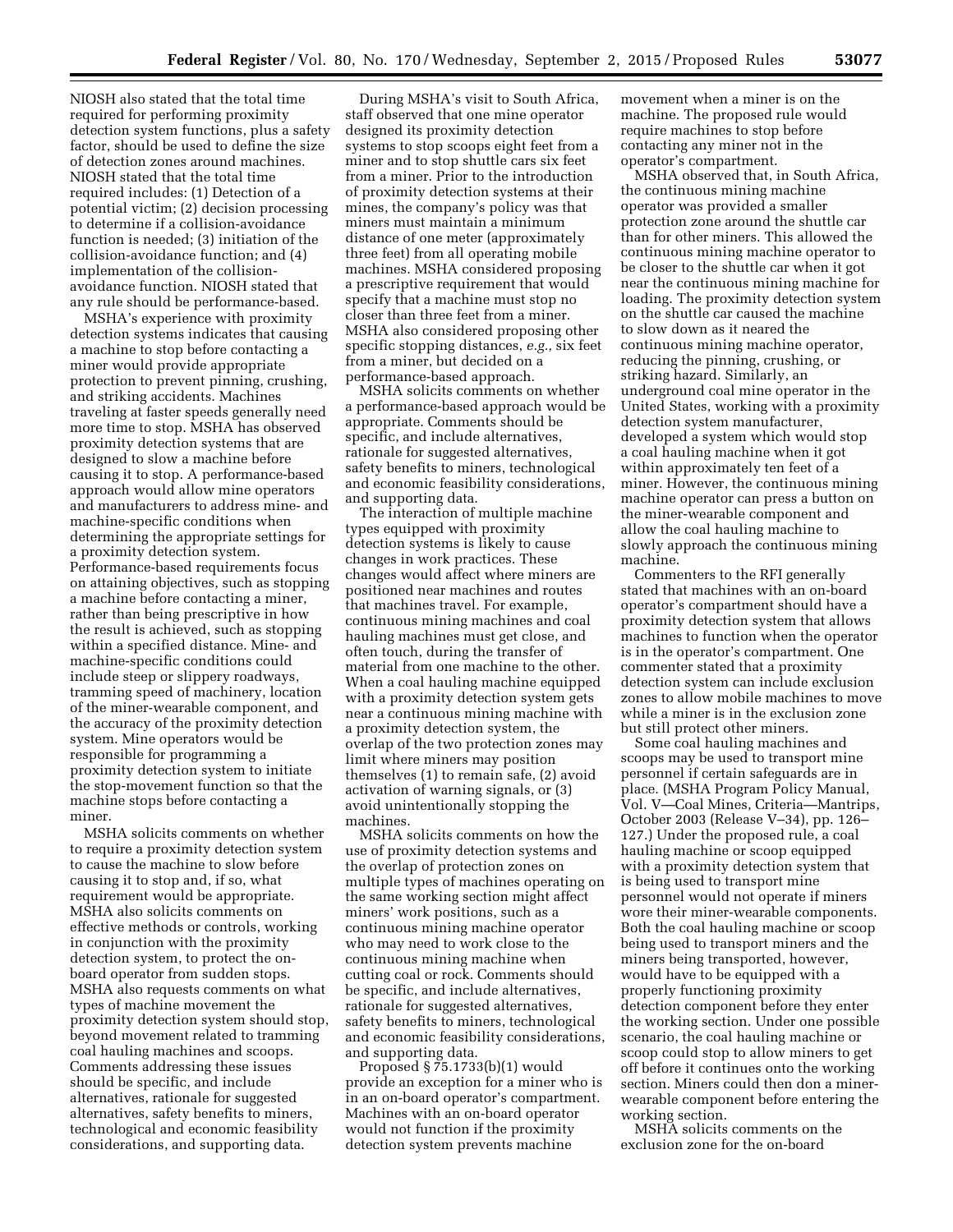operator. MSHA also requests information on issues related to the use of coal hauling machines or scoops, equipped with proximity detection systems, to transport miners to the working section. Comments should be specific, and include alternatives, rationale for suggested alternatives, safety benefits to miners, technological and economic feasibility considerations, and supporting data.

Proposed § 75.1733(b)(2) would require the proximity detection system to provide warning signals, distinguishable from other signals, that alert miners before the system causes a machine to stop: an audible and visual warning signal on any miner-wearable component and a visual warning signal on the machine.

In the RFI, MSHA asked for information on the most effective protection that proximity detection systems could provide. In response, some commenters stated that a proximity detection system should include a warning prior to causing the machine to stop movement. One commenter stated that proximity detection systems should include a range of escalating alerts depending on the proximity to a hazard.

MSHA-approved proximity detection systems alert miners before causing machine movement to stop. The proposal would require audible and visual warning signals on any minerwearable component and a visual warning signal on the machine before the system causes the machine to stop. The audible and visual warnings provided by miner-wearable components allow the miner wearing the component to move away from the machine before the proximity detection system causes the machine to stop. The visual warning provided on the machine would be required to alert the on-board operator.

Two proximity detection systems currently approved for use on mobile machines in the United States provide an audible and visual warning signal from a miner-wearable component and a visual warning signal from the machine before causing a machine to stop. In MSHA's experience, providing warning signals before causing the machine to stop provides a margin of safety to allow a miner near the moving machine an opportunity to be proactive and move away from the machine to avoid danger.

MSHA solicits comments on the proposed requirement that the proximity detection system provide audible and visual warning signals on miner-wearable components and a visual warning signal on the mobile

machines. Early research suggests that providing warnings at varying distances may be appropriate dependent on the machine speed. (Sanders and Kelly, 1981.) Machine operators often need to redirect their attention from the front to the rear of the machine, and in some cases, must switch seats when changing directions. As a result, a visual warning signal on the machine may not always be in the operator's direct line of sight.

MSHA solicits comments on whether requiring audible warning signals in addition to visual warning signals on the machine would help assure that miners, including the machine operator, know that a miner is in the warning zone and the machine is about to stop. MSHA also solicits comments on whether requiring the use of a specific visual warning on the machine, *e.g.*, strobe lights, clustered light-emitting diode (LED) lights, or other types of visual signals, would help assure that the visual warning alerts miners near the machine, including the machine operator. Comments should be specific and include alternatives, rationale for suggested alternatives, address how the alternatives would practically and effectively be implemented, safety benefits to miners, technological and economic feasibility considerations, and supporting data.

Proposed § 75.1733(b)(3) would require that a proximity detection system provide a visual signal on the machine that indicates the machinemounted components are functioning properly.

Commenters, in response to the RFI, generally stated that a proximity detection system should include system diagnostics and indicate that the system is functioning properly. In its comments on the RFI, NIOSH stated that each proximity detection system should perform self-diagnostics to identify software or hardware problems.

In MSHA's experience, proximity detection systems used on coal hauling machines and scoops provide a visual signal to indicate the system is functioning properly. This provides an added margin of safety and is consistent with standard safety practices. The visual signal allows miners to readily determine that a proximity detection system is functioning properly. MSHA believes that an unobstructed visual signal is preferable to an audible signal for providing feedback to miners because a visual signal cannot be obscured by surrounding noise. An LED may be an acceptable visual signal.

MSHA considers the proximity detection system to be functioning properly when the system is working as designed and will cause the machine to

stop before contacting a miner; provide audible and visual warning signals, distinguishable from other signals, that alert miners, including the machine operator, before causing the machine to stop; provide the required warning signals on the machine; and prevent movement of the machine, except for purposes of repair, if any machinemounted component is not working as intended.

MSHA solicits comments on the proposed requirement. Comments should be specific and include alternatives, rationale for suggested alternatives, safety benefits to miners, technological and economic feasibility considerations, and supporting data.

Proposed  $\S 75.1733(b)(4)$  would require that a proximity detection system prevent movement of the machine if any machine-mounted component of the system is not functioning properly. However, a system may allow machine movement if an audible or visual warning signal, distinguishable from other signals, is provided during movement. Such movement would be permitted only for purposes of relocating the machine from a location that is unsafe for the miner conducting repairs.

Commenters in response to the RFI had different opinions on whether MSHA should permit an operator to override the shutdown feature of a proximity detection system to allow machine movement in a particular circumstance. One commenter stated that a proximity detection system must provide a continuous self-check capability so that if the system is not functioning properly, the machine cannot be operated. This same commenter stated that only an appointed person should have the authority to override a proximity detection system. Several commenters stated that a proximity detection system should allow for temporary deactivation, such as an emergency override, in case a system is not functioning properly while a machine is under unsupported roof. Another commenter, however, stated that a proximity detection system should not have an override feature.

MSHA intends that proximity detection systems would prevent all machine movement if any machinemounted component is not functioning properly. This prevention of movement includes tramming, conveyor chain movement, raising or lowering the bucket of a scoop, and any movements that could cause the machine to contact a miner. A coal hauling machine or scoop equipped with a proximity detection system that is malfunctioning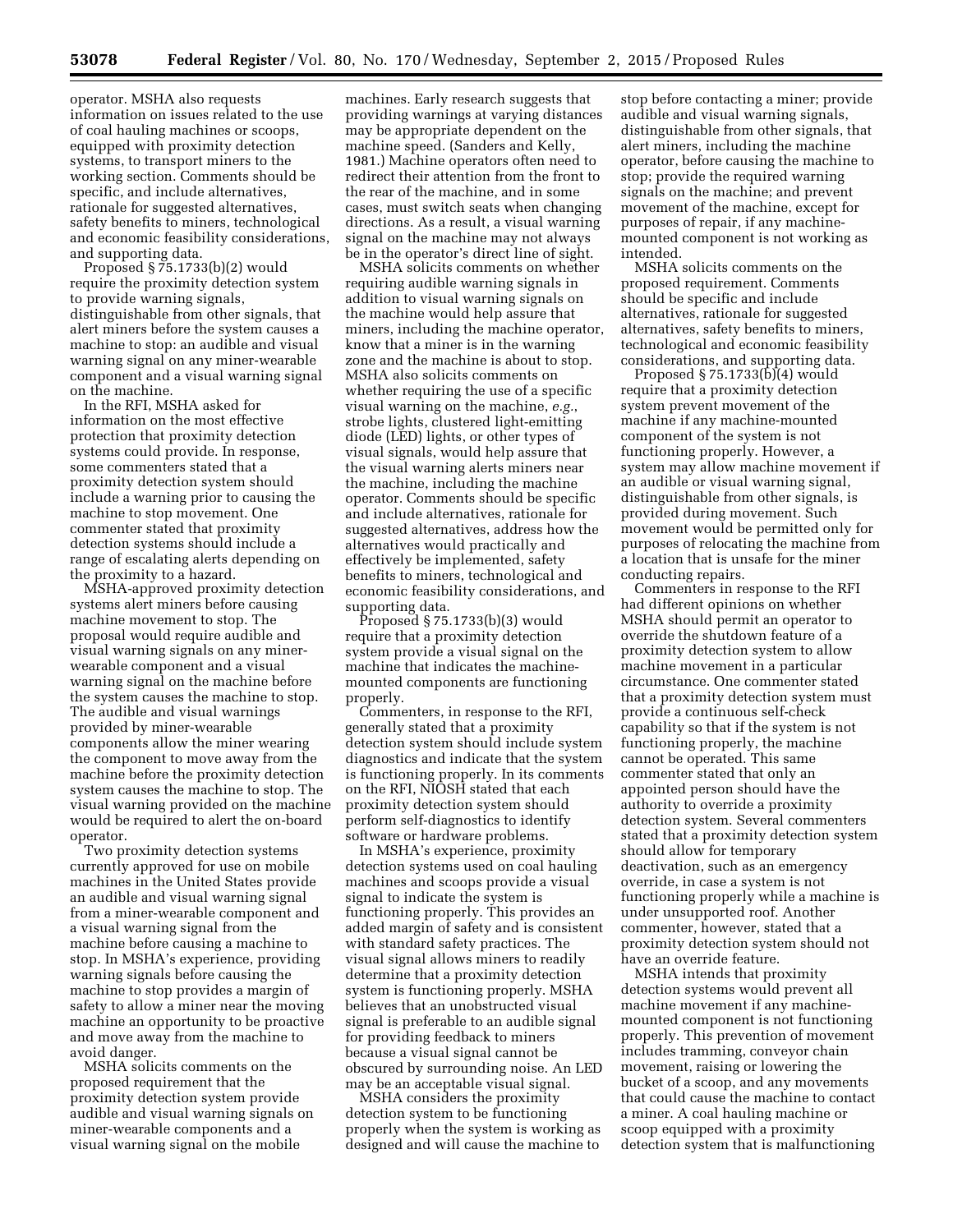could expose miners to pinning, crushing, and striking hazards. When any machine-mounted component of the system is not functioning properly, preventing all machine movement helps to assure that miners are protected.

The proposed rule would allow the machine's proximity detection system to be overridden or bypassed to move the machine from an unsafe location to protect miners. Overriding or bypassing the proximity detection system should only occur for the time necessary to move the machine to a safe repair location. The proposed provision to allow the machine to be moved would require an audible or visual warning signal during the movement. In MSHA's experience, either type of warning signal is sufficient to warn miners that the machine-mounted component of the proximity detection system is not functioning properly.

MSHA solicits comments on the proposed requirements. MSHA requests comments addressing whether requiring both an audible and visual warning signal is needed to assure that all miners on the working section know that the machine-mounted component is not functioning properly. Comments should be specific and include alternatives, rationale for suggested alternatives, safety benefits to miners, technological and economic feasibility considerations, and supporting data.

Proposed § 75.1733(b)(5) would require that a proximity detection system be installed to prevent interference that adversely affects performance of any electrical system.

Some commenters in response to the RFI stated that interference of proximity detection systems with other mine electrical systems is a concern. However, manufacturers of the approved proximity detection systems stated that their systems do not have interference issues. A commenter stated that electromagnetic interference may prevent these systems from providing complete protection to miners. Several commenters stated that systems must be designed and tested for possible and known sources of interference before a requirement for proximity detection is issued. A commenter expressed concern that a proximity detection system may detonate explosives due to electromagnetic field interference.

Electrical systems used in the mine, including proximity detection systems, can adversely affect the function of other electrical systems through the generation of electromagnetic interference, which includes radio frequency interference. MSHA has not received reports of adverse interference, with or from other electrical systems,

associated with the approximately 583 proximity detection systems in use in underground coal mines. However, there have been instances of adverse performance of a remote controlled system, an atmospheric monitoring system, and a machine-mounted methane monitoring system when a hand-held radio was in use near the affected systems. Electromagnetic output of approved proximity detection systemsis substantially lower and uses different frequencies than other mine electrical systems, such as communication and atmospheric monitoring systems. It is less likely for a proximity detection system to encounter interference, even in low seam mines. Under the proposal, the mine operator would be required to evaluate a proximity detection system used on coal hauling machines and scoops for interference that adversely affects other electrical systems, including blasting circuits and other proximity detection systems, in the mine and take adequate steps to prevent adverse interference. Steps could include design considerations, such as the addition of shielding, or providing adequate separation between electrical systems.

MSHA solicits comments on the proposed requirement that a proximity detection system be installed in a manner that prevents interference that adversely affects performance of any electrical system. MSHA also solicits comments on any experience or issues related to the use of proximity detection systems from different manufacturers on the same working section. MSHA requests comments on any experience or issues related to the use of a single miner-wearable component with proximity detection systems from different manufacturers or with different models from the same manufacturer. Comments should be specific and include alternatives, rationale for suggested alternatives, safety benefits to miners, technological and economic feasibility considerations, and supporting data.

Proposed § 75.1733(b)(6) would require that a proximity detection system be installed and maintained in proper operating condition by a person trained in the installation and maintenance of the system.

A commenter in response to the RFI stated that maintenance personnel and machine operators will need training to assure that they understand how the proximity detection system functions and any maintenance requirements. This commenter also stated that proper installation of a proximity detection system is critical for reliable

performance. Another commenter said that a few hours of classroom instruction and approximately one hour of underground training for machine operators has proven adequate and that maintenance training requires about four hours.

Based on MSHA's experience with proximity detection systems, proper functioning of a proximity detection system is directly related to the quality of the installation and maintenance of the system. This proposed training requirement for installing and maintaining a proximity detection system is in addition to training required under existing 30 CFR part 48. The new training requirement would help assure that the person performing installation and maintenance of a proximity detection system understands the system and can perform the work necessary to assure that the system operates properly. Appropriate training could include adjusting detection zones, trouble-shooting electrical connections, and replacing and adjusting machinemounted and miner-wearable components.

MSHA anticipates that mine operators would assign miners to perform most maintenance activities, but representatives of the manufacturer may perform some maintenance. Based on Agency experience, mine operators would generally arrange for proximity detection system manufacturers to provide appropriate training to miners for installation and maintenance. Miners receiving training from manufacturers' representatives would, in most cases, provide training for other miners who may undertake installation and maintenance duties at the mine. In MSHA's experience, many mines use the train-the-trainer concept for installation and maintenance activities related to certain mining equipment.

A system must operate properly to protect miners near the machine. This includes the machine-mounted components and the miner-wearable components. MSHA would expect the mine operator to demonstrate that a proximity detection system in use at their mine, on a coal hauling machine or scoop, is installed and maintained in proper operating condition. Mine operators could determine if the system is maintained in proper operating condition using the procedures described in the system manufacturer's instructions.

When determining whether the proximity detection system is installed and maintained in proper operating condition, the position of the minerwearable component on the miner and the distance from the closest surface of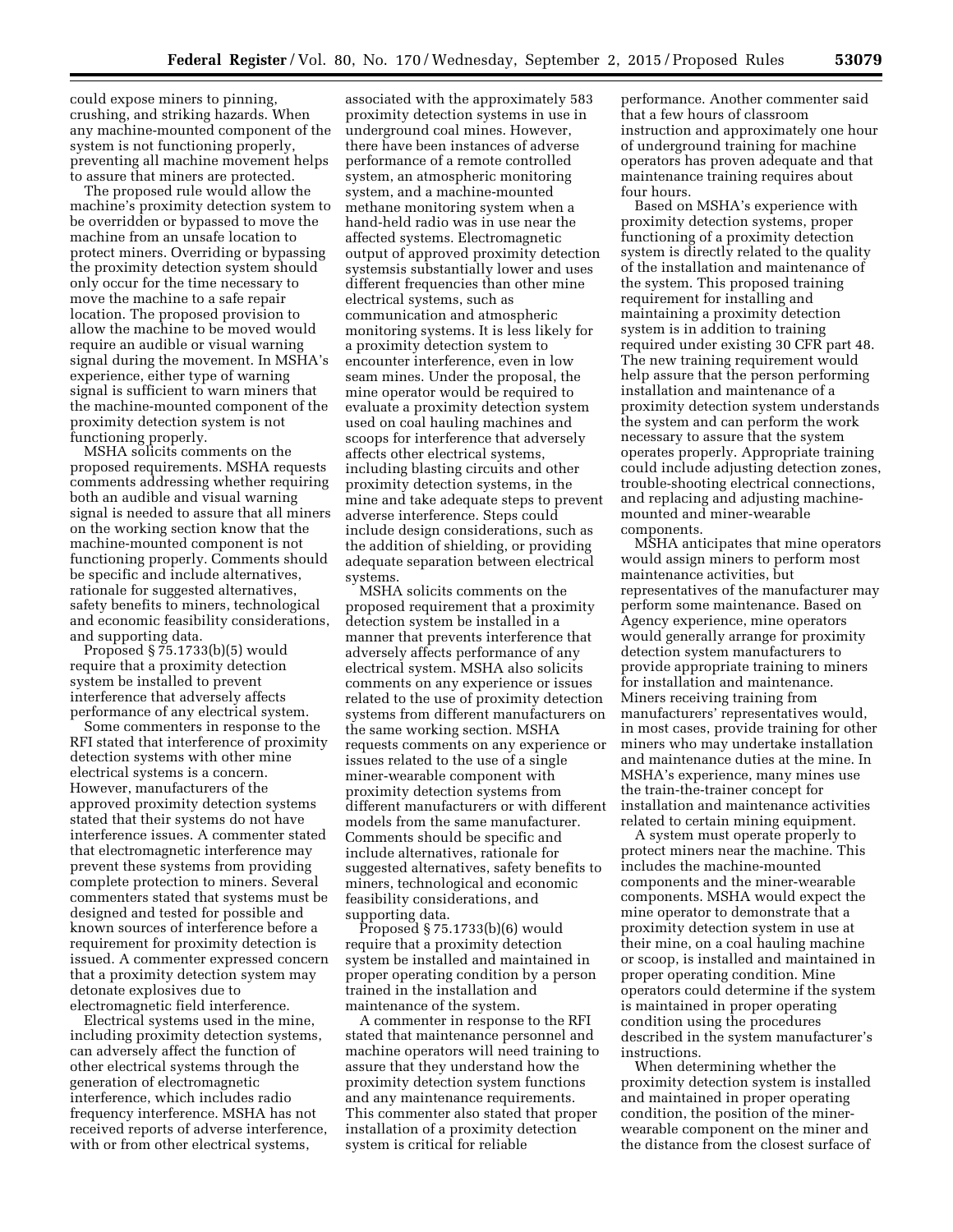the machine to the miner-wearable component should be considered. Mineand machine-specific conditions, including steep or slippery roadways, tramming speed of machinery, location of the miner-wearable component, and the accuracy of the proximity detection system, should also be considered.

MSHA solicits comments on mine operators' experiences with maintaining proximity detection systems in proper operating condition. Comments should be specific and include alternatives, rationale for suggested alternatives, safety benefits to miners, technological and economic feasibility considerations, and supporting data.

### *C. § 75.1733(c) Proximity Detection System Checks*

Proposed § 75.1733(c) would address requirements for proximity detection system checks.

Proposed § 75.1733(c)(1) would require that mine operators designate a person to perform a check of machinemounted components of the proximity detection system to verify that components are intact and the system is functioning properly, and to take action to correct defects: (1) Before the machine is operated at the beginning of each shift when the machine is to be used; (2) immediately prior to the time the machine is to be operated if not in use at the beginning of a shift; or (3) within one hour of a shift change if the shift change occurs without an interruption in production. For (1) and (2), MSHA anticipates that the check would occur before the machine is permitted to enter the working section.

In response to the RFI, several commenters stated that a proximity detection system should be checked at the beginning of each shift to verify that it is functioning properly. NIOSH commented that the machine operator should have a set of procedures to evaluate the system at the start of each shift.

The person designated to perform the check would verify that machinemounted components are intact and the system is functioning properly. Machine-mounted components mounted on the outer surfaces of a machine could be damaged when the machine contacts a rib or heavy material falls against the machine. The check would also include observation of appropriate audible and visual warning signals. If any defect is found, the proposal would require it to be corrected before using the machine. Correcting defects before the machine is used helps assure that the system functions properly and helps prevent

miners' exposure to pinning, crushing, and striking hazards.

The check of the machine-mounted components would supplement the design requirement in proposed paragraph (b)(4) that the systems prevent movement of the machine if any machine-mounted component is not functioning properly. For example, the system may not be able to detect a displaced field generator, which could affect proper function. The check would help assure that machine-mounted components are positioned correctly and mounted properly on the machine and that the system will warn miners and stop machine movement appropriately.

Under existing § 48.7, miners who perform the required check must receive training in the health and safety aspects and safe operating procedures for work tasks, equipment, and machinery. In most cases, MSHA anticipates that the mine operator will designate the person operating a coal hauling machine or scoop to make the check of the proximity detection system.

The check in proposed  $\S 75.1733(c)(1)$ would help assure that proximity detection systems function properly between the weekly examinations required under existing §§ 75.512 and 75.1914. The examination of electric machines under existing § 75.512 must include the machine-mounted components of a proximity detection system. Existing § 75.512 requires electric equipment, including the machine-mounted components of proximity detection systems, to be examined, tested, and properly maintained by a qualified person at least weekly to assure safe operating conditions. When the qualified person finds a potentially dangerous condition on electric equipment, such equipment must be removed from service until such condition is corrected. Under existing § 75.1725, mobile and stationary machinery and equipment, which includes coal hauling machines and scoops, must be maintained in safe operating condition or removed from service. In addition, existing § 75.1914(a) requires that dieselpowered equipment be maintained in approved and safe condition or removed from service. Under existing § 75.1914(f), machine-mounted components of proximity detection systems on diesel-powered machines must be examined weekly.

MSHA solicits comments on the proposed requirement. Comments should be specific and include alternatives, rationale for suggested alternatives, safety benefits to miners, technological and economic feasibility considerations, and supporting data.

Proposed § 75.1733(c)(2) would require that miner-wearable components be checked for proper operation at the beginning of each shift that the component is to be used and that defects be corrected before the components are used.

Several commenters on the RFI stated that the miner-wearable component should be checked at the beginning of each shift and that minimal training is necessary for miners to learn this task.

The proposed requirement that minerwearable components be checked for proper operation at the beginning of each shift that the component is to be used would help assure that the miner is protected before getting near a machine. MSHA anticipates that each miner equipped with a miner-wearable component would check the component to see that it is not damaged and has sufficient power. The proximity detection systems that use these components can only function properly if the miner-wearable components have sufficient power.

MSHA intends that this check would be similar to the check that a miner performs on a cap lamp prior to the beginning of a shift. A mine operator, however, could also designate a person to check miner-wearable components before they are used. Mine operators must provide new task training, under 30 CFR part 48, for miners who will be checking the miner-wearable components. If any defect is found, the proposal would require it to be corrected before using the component. This helps assure that the minerwearable component functions properly and helps prevent miners' exposure to pinning, crushing, and striking hazards. If a miner-wearable component malfunctions during the shift, the miner wearing the component would have to leave the section until provided with a properly functioning miner-wearable component.

MSHA solicits comments on the proposed requirements. Comments should be specific and include alternatives, rationale for suggested alternatives, safety benefits to miners, technological and economic feasibility considerations, and supporting data.

# *D. § 75.1733(d) Certification and Records*

Proposed § 75.1733(d) would address certification and records requirements for proximity detection systems.

Proposed § 75.1733(d)(1) would require, at the completion of the check under proposed paragraph (c)(1), that a certified person under existing § 75.100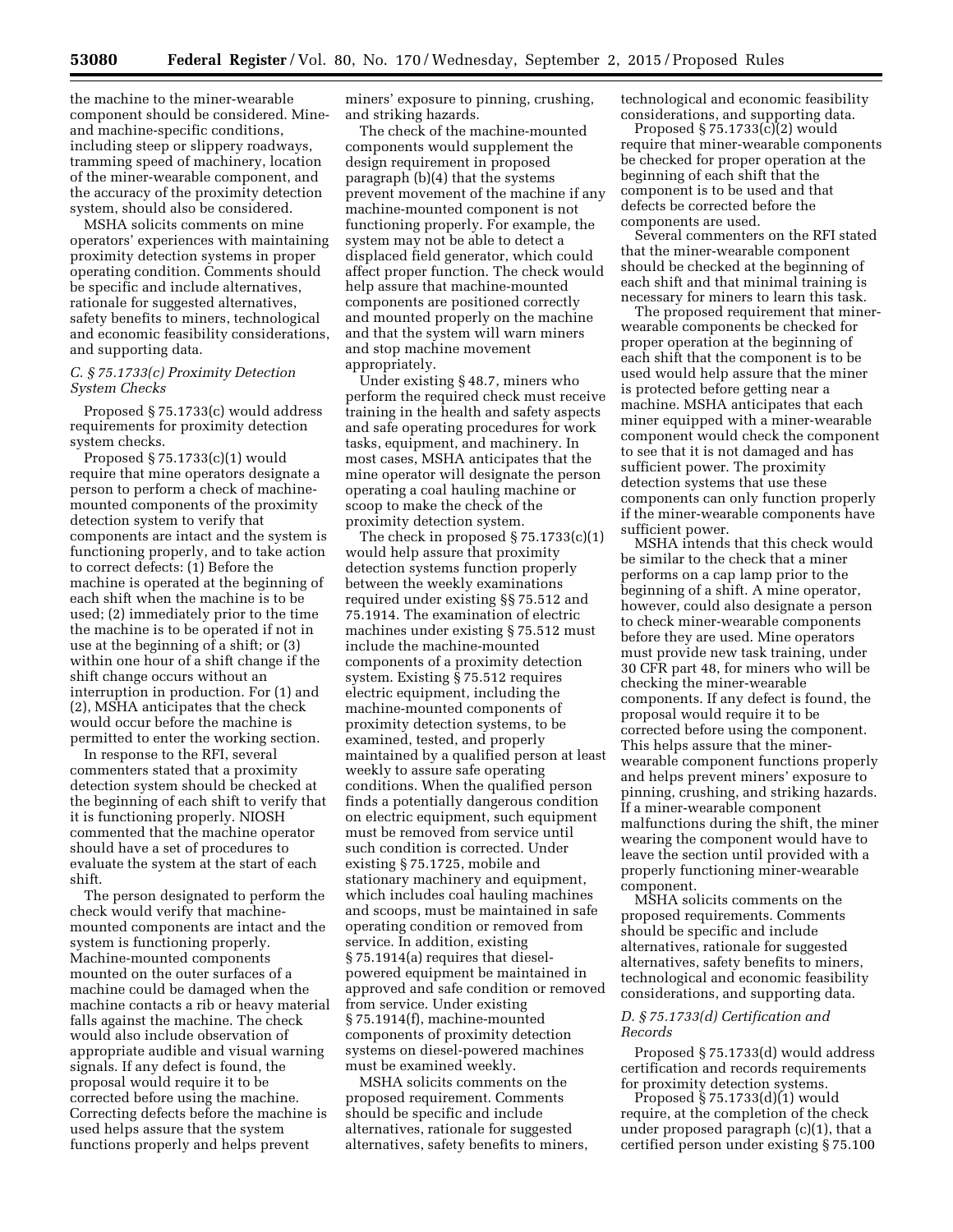certify by initials, date, and time that the check was conducted. Defects found as a result of the check, including corrective actions and date of corrective action, would be required to be recorded.

The certification that would be required under proposed paragraph (d)(1) would help assure compliance and provide miners on the section a means to confirm that the required check under proposed (c)(1) was made. MSHA anticipates that, in most cases, the person making the certification of the on-shift examination under existing  $\S 75.362(g)(2)$  would also make the certification of this check at the same time. The person making the check could communicate to a certified person that the check was performed.

The record of defects and corrective actions as a result of the check required under proposed paragraph (c)(1) of this section would be made by the completion of the shift, which is consistent with the requirements for records of hazardous conditions in existing § 75.363(b). If no defect is found, no record is needed. The requirement in proposed paragraph  $(d)(1)$  of this section would require a record of defects and corrective actions. Records of defects and corrective actions can be used to show a history of machine-mounted component defects at the mine and alert miners, representatives of miners, mine management, manufacturers, and MSHA of recurring problems and ways to address problems.

Proposed § 75.1733(d)(2) would require the operator to record defects found as a result of the check of minerwearable components in proposed paragraph (c)(2) of this section, including corrective actions and date of corrective action. This record can be used to show a history of minerwearable component defects that can be used to alert miners, representatives of miners, mine management, manufacturers, and MSHA of recurring problems and ways to address problems. For miner-wearable components, no record would be needed unless a defect is found. A certification of the check for proper operation of miner-wearable components that would be required under proposed paragraph (c)(2) is not necessary because miners can readily check to confirm that the component is working.

Proposed § 75.1733(d)(3) would require that the operator make and retain records of the persons trained in the installation and maintenance of proximity detection systems. MSHA anticipates that many mine operators would train qualified persons, as

defined by existing § 75.153, to install and perform maintenance on proximity detections systems; but the mine operator may train another miner who is not included on the list of certified and qualified persons required by existing § 75.159. A mine operator may make this record of the persons trained using existing MSHA Form 5000–23. Consistent with existing practice, mine operators would not need to make and retain records of training for proximity detection system manufacturers' employees who install or perform maintenance on the systems.

Proposed § 75.1733(d)(4) would require that the mine operator maintain records under proposed § 75.1733(d)(1),  $(d)(2)$ , and  $(d)(3)$  in a secure book or electronically in a secure computer system not susceptible to alteration. Based on MSHA's experience with other safety and health records, the Agency believes that records should be maintained so that they cannot be altered. In addition, electronic storage of information and access through computers is an increasingly common business practice in the mining industry. This proposed provision would permit the use of electronically stored records provided they are secure, are not susceptible to alteration, are able to capture the information and signatures required, and are accessible to the representative of miners and MSHA.

Care must be taken in the use of electronic records to assure that the secure computer system will not allow information to be overwritten or deleted after being entered. MSHA believes that electronic records meeting these criteria are practical and as reliable as paper records. MSHA also believes that once records are properly completed and reviewed, mine management can use them to evaluate whether the same conditions or problems, if any, are recurring, and whether corrective measures are effective. The proposal provides mine operators flexibility to maintain the records in a secure book or electronically in a secure computer system that they already use to satisfy existing recordkeeping requirements.

Proposed § 75.1733(d)(5) would require that the mine operator retain records under proposed § 75.1733(d)(1),  $(d)(2)$ , and  $(d)(3)$  for at least one year and make them available for inspection by authorized representatives of the Secretary and representatives of miners. The operator may provide access electronically or by providing paper copies of records. MSHA believes that keeping records for one year provides a history of the conditions documented at the mine to alert miners, representatives of miners, mine management, manufacturers, and MSHA of recurring problems and ways to correct problems.

MSHA solicits comments on the recordkeeping requirements in proposed § 75.1733(d). Comments should be specific and include alternatives, rationale for suggested alternatives, safety benefits to miners, technological and economic feasibility considerations, and supporting data.

# **III. Preliminary Regulatory Economic Analysis**

## *A. Executive Orders (E.O.) 12866 and 13563*

Executive Orders 12866 and 13563 direct agencies to assess all costs and benefits of available regulatory alternatives and, if regulation is necessary, to select regulatory approaches that maximize net benefits (including potential economic, environmental, public health and safety effects, distributive impacts, and equity). Executive Order 13563 emphasizes the importance of quantifying both costs and benefits, of reducing costs, of harmonizing rules, and of promoting flexibility. To comply with these Executive Orders, MSHA has prepared a Preliminary Regulatory Economic Analysis (PREA) for the proposed rule. The PREA contains supporting data and explanation, which is summarized in this preamble, including the covered mining industry, costs and benefits, feasibility, small business impacts, and information collection requirements. The PREA can be accessed electronically at *[http://](http://www.msha.gov/REGSINF5.HTM) [www.msha.gov/REGSINF5.HTM.](http://www.msha.gov/REGSINF5.HTM)* A copy of the PREA can be obtained from MSHA's Office of Standards, Regulations and Variances at the address in the **ADDRESSES** section of this preamble. MSHA is seeking robust comments on the validity of the Agency's costs and benefits estimates presented in this preamble and in the PREA, and on the supporting data and assumptions the Agency used to develop these estimates.

Under E.O. 12866, a significant regulatory action is one meeting any of a number of specified conditions, including the following: Having an annual effect on the economy of \$100 million or more, creating a serious inconsistency or interfering with an action of another agency, materially altering the budgetary impact of entitlements or the rights of entitlement recipients, or raising novel legal or policy issues. The Office of Management and Budget (OMB) has determined that the proposed rule is a significant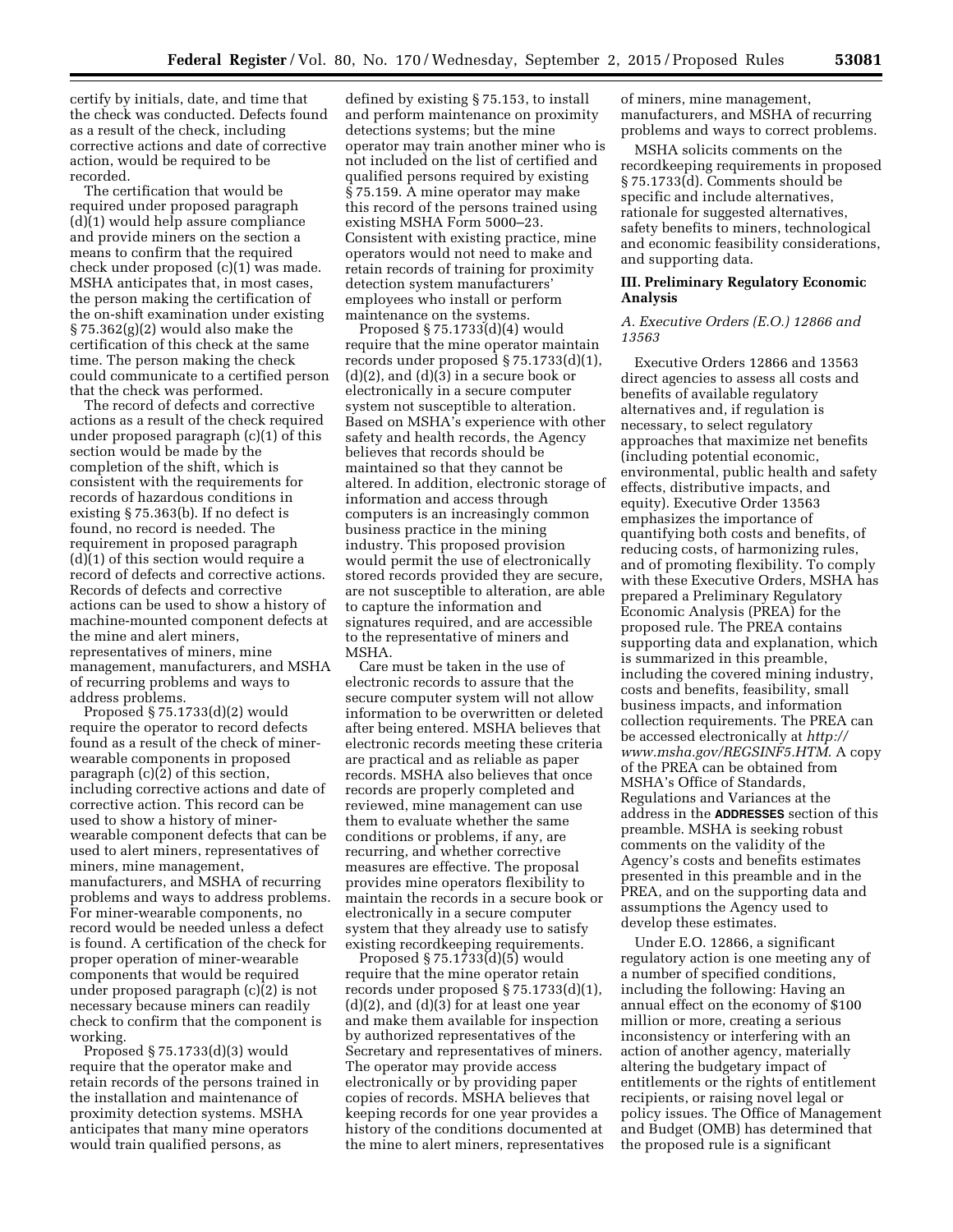regulatory action because it raises novel legal and policy issues.

## *B. Population at Risk*

The proposed rule would apply to all underground coal mines in the United States. In 2014, there were approximately 300 active underground coal mines using mobile machines on the working section. These mines employ approximately 39,870 miners (excluding office workers).

## *C. Net Benefits*

Under the Mine Act, MSHA is not required to use estimated net benefits as the basis for its decision. At a 0 percent discount rate over 10 years, the estimated annualized values for net benefits of the proposed rule would be \$2.1 million. At a 3 percent discount rate over 10 years, the estimated annualized values for net benefits of the proposed rule would be \$0.3 million. At a 7 percent discount rate over 10 years, the estimated annualized values for net benefits of the proposed rule would be ¥\$2.0 million.

MSHA anticipates the proposed rule would provide several benefits that were not quantified due to a lack of definitive information. For example, the proposed rule would result in additional savings to mine operators who would be able to avoid production delays typically associated with mine accidents. Pinning, crushing, and striking accidents can disrupt production at a mine during the time it takes to remove the injured miners, investigate the cause of the accident, and clean up the accident site. Such delays can last for a shift or more. Factors such as lost production, damaged equipment, and other miscellaneous expenses could result in significant costs to mine operators; however, MSHA has not quantified these savings due to the imprecision of the data.

The dollar estimate of benefits and costs are explained further in the Benefits (D) and Compliance Costs (E) sections.

## *D. Benefits*

The proposed rule would significantly improve safety protections for underground coal miners by reducing their risk of being crushed, pinned, or struck by mobile machines. MSHA projects that the benefits of the proposed rule would gradually increase over time as the number of proximity detection systems in operation increases during the first 36 months after the effective date of a final rule.

MSHA reviewed the Agency's investigation reports for all powered haulage and machinery accidents that occurred from 1984 through 2014 (31 years) and determined that the use of proximity detection systems could have prevented 42 fatalities and 179 nonfatal injuries involving pinning, crushing, or striking accidents with coal hauling machines and scoops (since these miners were located in a proximity detection system warning/stopping zone). This count excludes fatalities and injuries that would not have been prevented by proximity detection systems on mobile machines, such as when a roof or rib fall pins a miner against a mobile machine or a mobile machine strikes and pushes another machine into a miner.

To estimate the number of injuries and fatalities that the proposed rule would prevent, MSHA projected the number of injuries and fatalities that proximity detection systems installed on mobile machines would prevent over the next 10 years. This projection was based on MSHA's review of the historical data involving injuries and fatalities occurring from 1984 through 2014. Based on the review of the historical data, MSHA projects that the proposed rule's requirements would prevent approximately 70 injuries and 15 fatalities over the next 10 years.

To estimate the monetary values of the reductions in deaths and nonfatal injuries, MSHA uses an analysis of the imputed values based on a Willingnessto-Pay approach. This approach relies on the theory of compensating wage differentials (*i.e.,* the wage premiums paid to workers to accept the risk associated with various jobs) in the labor market. A number of studies have shown a correlation between higher job risk and higher wages, suggesting that employees demand monetary compensation in return for incurring greater risk. The benefit of preventing a fatality is measured by what is conventionally called the Value of a Statistical Life (VSL), defined as the additional cost that individuals would be willing to bear for improvements in safety (that is, reductions in risks) that, in the aggregate, reduce the expected number of fatalities by one. MSHA emphasizes that the VSL is a statistical concept for comparing risk reduction and not the value of an individual's life. For the primary estimate, MSHA used a VSL of \$9.4 million (2014 dollars), 40 percent of the VSL for permanent disabilities, and approximately 1 percent of the VSL for non-disabling injuries. Detailed information about how MSHA estimated the benefits are available in the PREA supporting this proposed rule. MSHA estimates the total undiscounted benefit of the proposed

rule over 10 years would be \$182.6 million at a 0 percent discount rate, \$151.5 million at a 3 percent discount rate, and \$120.0 million at a 7 percent discount rate. The total annualized benefits over 10 years would be approximately \$18.3 million at a 0 percent discount rate, \$17.2 million at a 3 percent discount rate, and \$16.0 million at a 7 percent discount rate.

#### *E. Compliance Costs*

This section presents MSHA's estimates of the total costs to underground coal mine operators to comply with the proposed rule over a 10-year period. MSHA based the cost estimates on the likely actions that the Agency believes would be necessary to comply with the proposed rule. MSHA estimates that the total costs of the proposed rule over a 10-year period would be approximately \$161 million at a 0 percent discount rate, \$149 million at a 3 percent discount rate, and \$135 million at a 7 percent discount rate. The total cost annualized over 10 years would be approximately \$16.1 million per year at a 0 percent discount rate, \$16.9 million per year at a 3 percent discount rate, and \$17.9 million per year at a 7 percent discount rate.

As noted earlier, more detailed information about how MSHA estimated benefits and costs are available in the Preliminary Regulatory Economic Analysis (PREA) supporting this proposed rule. The PREA is available on MSHA's Web site, at *[http://](http://www.msha.gov/REGSINF5.HTM) [www.msha.gov/REGSINF5.HTM.](http://www.msha.gov/REGSINF5.HTM)* 

### **IV. Feasibility**

MSHA has concluded that the requirements of the proposed rule would be both technologically and economically feasible, and that the 36 month phase-in period would facilitate implementation of the proposed rule.

## *A. Technological Feasibility*

MSHA has concluded that the proposal is technologically feasible. Mine operators are capable of equipping coal hauling machines and scoops with proximity detection systems in accordance with the proposed compliance dates. Proximity detection systems required under the proposal already exist and are commercially available for use in underground coal mines.

MSHA has experience with manufacturers of proximity detection systems and mine operators who have installed proximity detection systems on coal hauling machines and scoops. MSHA has approved two proximity detection systems for permissibility under existing regulations in 30 CFR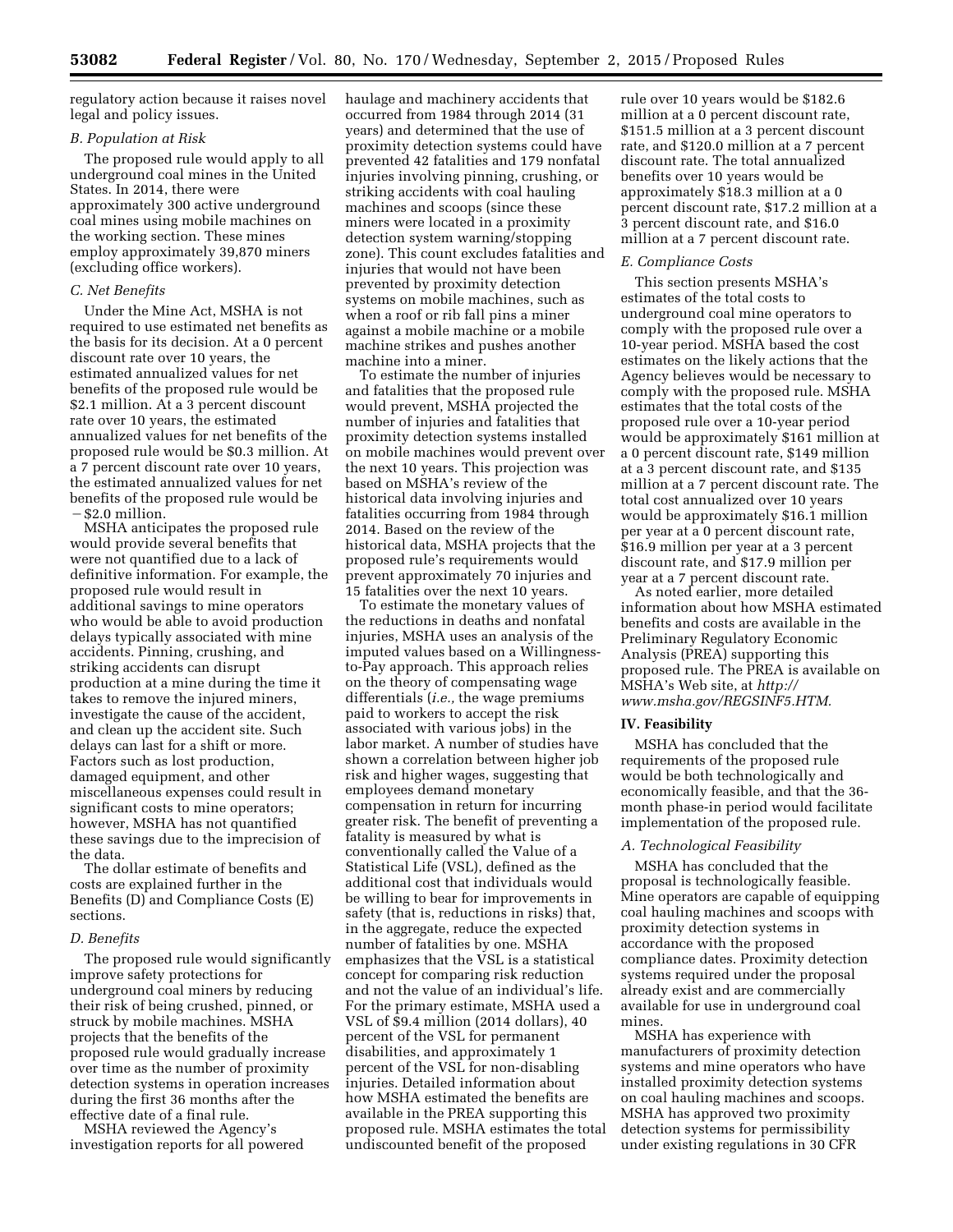part 18, which can be installed on coal hauling machines and scoops. As of January 2015, at least 79 coal hauling machines and 50 scoops equipped with a proximity detection system are operating in underground coal mines in the United States. MSHA observed these systems provide warnings and stop coal hauling machines and scoops appropriately. MSHA also observed these coal hauling machines function properly while interacting with a continuous mining machine equipped with a proximity detection system. There were approximately eight people equipped with miner-wearable components during this demonstration.

MSHA also observed mobile machines, including coal hauling machines, scoops, and continuous mining machines, equipped with proximity detection systems operate in South Africa. MSHA observed proximity detection systems from several manufacturers provide warnings and slow and stop machines at appropriate distances.

Based on MSHA's experience with approving four proximity detection systems under 30 CFR part 18 as permissible for use on continuous mining machines and its observations in South Africa, the Agency anticipates that other manufacturers may develop proximity detection systems for use with coal hauling machines and scoops in the United States.

Continuous haulage systems consist of multiple interconnected mobile and bridge units. Although MSHA has no experience with continuous haulage systems equipped with a proximity detection system, MSHA anticipates that existing proximity detection systems can be adapted to continuous haulage systems to provide complete proximity detection coverage on each of the interconnected units. By connecting the proximity detection system with the electrical circuitry of the continuous haulage system, the proximity detection system can de-energize the entire continuous haulage system or stop all tram motors. As stated previously MSHA anticipates challenges with adapting proximity detection systems to continuous haulage systems due to the length of these machines and the unique interaction with continuous mining machines.

MSHA solicits comments on the technological feasibility of equipping coal hauling machines and scoops with proximity detection systems. MSHA specifically solicits comments on equipping continuous haulage systems with proximity detection systems. Comments should be specific and include alternatives, rationale for

suggested alternatives, safety benefits to miners, and supporting data.

#### *B. Economic Feasibility*

MSHA has traditionally used a revenue screening test—whether the yearly compliance costs of a regulation are less than one percent of revenues, or are negative (*e.g.,* provide net cost savings)—to establish presumptively that compliance with the regulation is economically feasible for the mining industry. Based on this test, MSHA has concluded that the requirements of the proposed rule are economically feasible.

The annualized cost of the proposed rule to underground coal mine operators, discounted at 7 percent over 10 years, is \$17.9 million. This represents approximately 0.08 percent of total annual revenue of \$21.2 billion (\$17.9 million cost/\$21.2 billion revenue) for all underground coal mines. Since the estimated compliance cost is below one percent of estimated annual revenue, MSHA concludes no further analysis is required. Compliance with the provisions of the proposed rule would be economically feasible for the coal industry.

## **V. Regulatory Flexibility Act and Small Business Regulatory Enforcement Fairness Act**

Pursuant to the Regulatory Flexibility Act (RFA) of 1980, as amended by the Small Business Regulatory Enforcement Fairness Act (SBREFA), MSHA has analyzed the compliance cost impact of the proposed rule on small entities. Based on that analysis, MSHA certifies that the proposed rule would not have a significant economic impact on a substantial number of small entities in terms of compliance costs. Therefore, the Agency is not required to develop an initial regulatory flexibility analysis.

The factual basis for this certification is presented in full in Chapter VII of the PREA and in summary form below.

#### *A. Definition of a Small Mine*

Under the RFA, in analyzing the impact of a rule on small entities, MSHA must use the Small Business Administration's (SBA's) definition for a small entity, or after consultation with the SBA Office of Advocacy, establish an alternative definition for the mining industry by publishing that definition in the **Federal Register** for notice and comment. MSHA has not established an alternative definition, and is required to use SBA's definition. The SBA defines a small entity in the mining industry as an establishment with 500 or fewer employees.

MSHA has also examined the impact of the proposed rule on mines with

fewer than 20 employees, which MSHA and the mining community have traditionally referred to as small mines. These small mines differ from larger mines not only in the number of employees, but also in economies of scale in material produced, in the type and amount of production equipment, and in supply inventory. Therefore, their costs of complying with MSHA's rules and the impact of the Agency's rules on them will also tend to be different.

This analysis complies with the requirements of the RFA for an analysis of the impact on small entities while continuing MSHA's traditional definition of small mines.

# *B. Factual Basis for Certification*

MSHA's analysis of the economic impact on small entities begins with a screening analysis. The screening compares the estimated costs of the proposed rule for small entities to their estimated revenues. When estimated costs are less than one percent of estimated revenues (for the size categories considered), MSHA believes it is generally appropriate to conclude that no further analysis is required to conclude that there is no significant economic impact on a substantial number of small entities. If estimated costs are equal to or exceed one percent of revenues, further analysis may be warranted.

Revenue for underground coal mines is derived from data on coal prices and tonnage. The average open market U.S. sales price of underground coal for 2013 was \$60.98 per ton. This average price of underground coal for 2013 is from the Department of Energy (DOE), Energy Information Administration (EIA), *Annual Coal Report 2013,* January 2015, p. 47. The actual 2014 price is not yet available. Based on EIA reports in 2014 and 2015 showing little change in the price for underground coal since 2013, MSHA used the 2013 price of \$60.98 per ton.

Total underground coal production in 2014 was approximately 3.1 million tons for mines with 1–19 employees. Multiplying tons by the 2013 price per ton, 2014 underground coal revenue was \$189 million for mines with 1–19 employees. Total underground coal production in 2014 was approximately 240.1 million short tons for mines with 1–500 employees. Multiplying tons by the 2013 price per ton, 2014 underground coal revenue was \$14.6 billion for mines with 1–500 employees. Total underground coal production in 2014 was approximately 348.4 million tons. Multiplying tons by the 2013 price per ton, total estimated revenue in 2014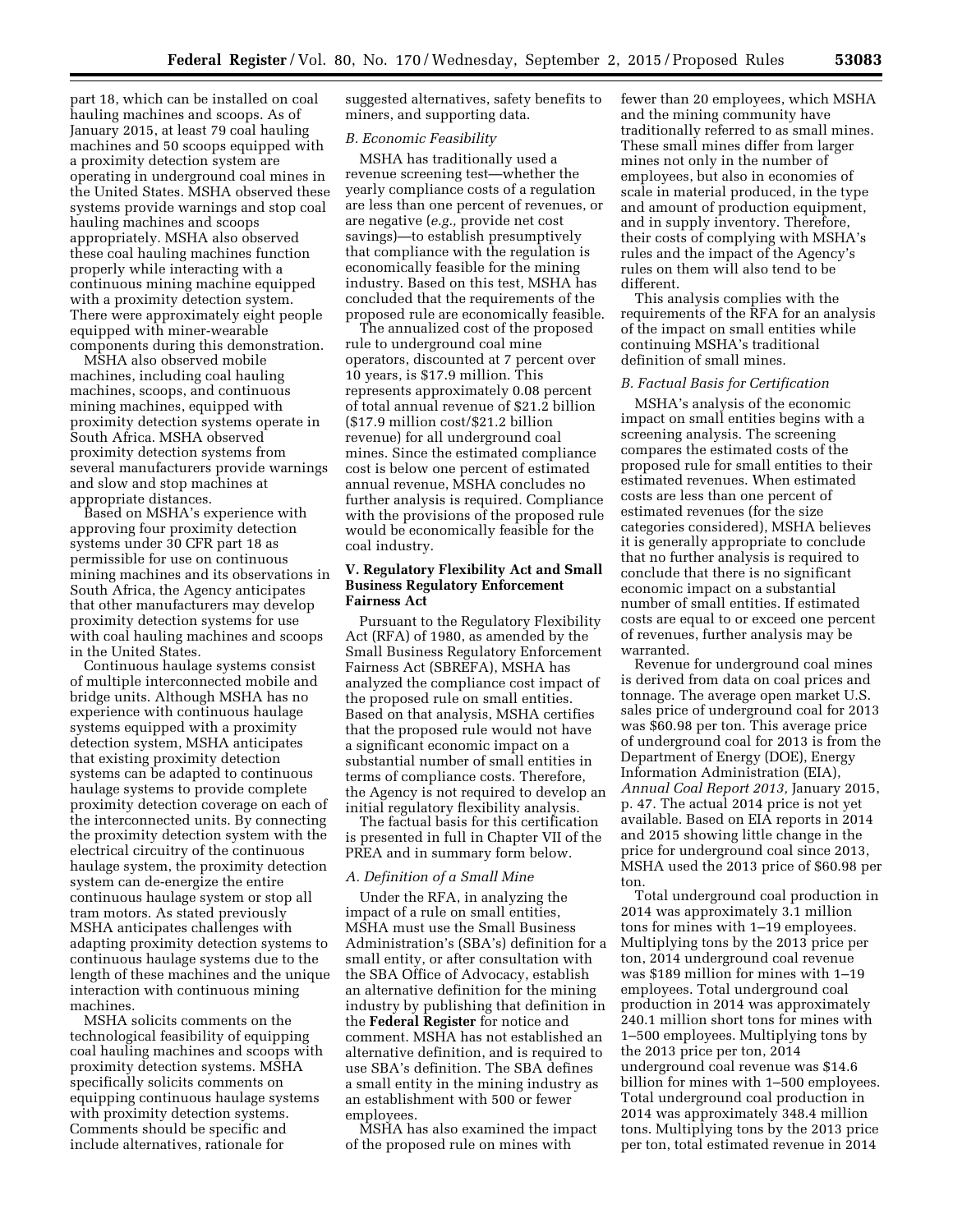for underground coal production was \$21.2 billion.

The estimated yearly cost of the proposed rule for underground coal mines with 1–19 employees is approximately \$1.7 million which represents approximately 0.90 percent of annual revenues. MSHA estimates that some mines might experience costs somewhat higher than the average per mine in their size category while others might experience lower costs.

When applying SBA's definition of a small mine, the estimated yearly cost of the proposed rule for underground coal mines with 1–500 employees is approximately \$13.1 million which represents approximately 0.10 percent of annual revenue.

Based on this analysis, MSHA has determined that no further analysis is required to conclude that the proposed rule would not have a significant economic impact in terms of compliance costs on a substantial number of small underground coal mines, as defined by SBA. MSHA has provided, in the PREA accompanying this proposed rule, a complete analysis of the cost impact on this category of mines.

# **VI. Paperwork Reduction Act of 1995**

#### *A. Summary*

The Paperwork Reduction Act (PRA) provides for the Federal government's collection, use, and dissemination of information. The goals of the PRA include minimizing paperwork and reporting burdens and ensuring the maximum possible utility from the information that is collected (44 U.S.C. 3501). The proposed information collections contained in this proposed rule are submitted for review under the PRA to the Office of Management and Budget (OMB), OMB Control Number 1219–0148. The proposal contains minor adjustments to burden hours for an existing paperwork package with OMB Control Number 1219–0066. MSHA does not include estimated burden hours and the cost of revising training plans on an annual basis because this burden would be accounted for under the OMB Control Number 1219–0009. Underground coal mine operators routinely revise their training plan at least yearly in accordance with 30 CFR part 48.

In the first three years the proposed rule is in effect, the mining community would incur 3,094 annual burden hours with related annual burden costs of approximately \$313,354, and other annual administrative costs (office supplies and postage) related to the

information collection package of approximately \$114,565.

#### *B. Procedural Details*

The information collection package for this proposed rule has been submitted to OMB for review under 44 U.S.C. 3504, paragraph (h) of the Paperwork Reduction Act of 1995 (PRA), as amended. The methodology for estimating burden hours and related costs are in the Preliminary Regulatory Economic Analysis (PREA) for the proposed rule. The PREA can be accessed electronically at *[http://](http://www.msha.gov/REGSINF5.HTM) [www.msha.gov/REGSINF5.HTM.](http://www.msha.gov/REGSINF5.HTM)* For a detailed summary of the burden hours and related costs by provision, see the information collection package accompanying this proposed rule. A copy of the information collection package can be obtained from *[http://](http://www.msha.gov/regspwork.htm) [www.msha.gov/regspwork.htm](http://www.msha.gov/regspwork.htm)* or *[http://](http://www.regulations.gov)  [www.regulations.gov](http://www.regulations.gov)* on the day following publication of this document in the **Federal Register** or from the Department of Labor by electronic mail request to Michel Smyth at *[smyth.michel@dol.gov](mailto:smyth.michel@dol.gov)* (email) or (202) 693–4129 (voice) or Sheila McConnell at *[mcconnell.sheila.a@dol.gov](mailto:mcconnell.sheila.a@dol.gov)* or (202) 693–9440 (voice).

MSHA requests comments to: • Evaluate whether the proposed collection of information is necessary for the proper performance of the functions of the Agency, including whether the information will have practical utility;

• Evaluate the accuracy of the Agency's estimate of the burden of the proposed collection of information, including the validity of the methodology and assumptions used;

• Enhance the quality, utility, and clarity of the information to be collected; and

• Minimize the burden of the collection of information on those who are to respond, including through the use of appropriate automated, electronic, mechanical, or other technological collection techniques or other forms of information technology, *e.g.,* permitting electronic submission of responses.

Comments on the information collection requirements should be sent to both OMB and MSHA. Addresses for both offices can be found in the **ADDRESSES** section of this preamble. The Department of Labor notes that, under the PRA, affected parties do not have to comply with the information collection requirements in this proposed rule until they have been approved by the Office of Management and Budget (OMB). The Department of Labor will inform the public of OMB's approval when it is

obtained at the final rule stage. MSHA displays the OMB control numbers for the information collection requirements in its regulations in 30 CFR part 3.

The proposed total information collection burden is summarized as follows:

*Title of Collection:* Permissible Equipment Testing.

• *OMB Control Numbers:* 1219–0066. • *Affected Public:* Private Sector-

Businesses or other for-profits.

• *Estimated Number of Respondents:*  300 respondents.

• *Estimated Number of Responses:*  222 responses.

• *Estimated Annual Burden Hours:*  792 hours.

• *Estimated Annual Cost Related to Burden Hours:* \$80,356.

• *Estimated Other Annual Costs Related to the Information Collection Package:* \$114,565.

*Title of Collection:* Proximity Detection Systems for Mining Machines in Underground Coal Mines.

• *OMB Control Numbers:* 1219–0148. • *Affected Public:* Private Sector-

Businesses or other for-profits.

• *Estimated Number of Respondents:*  300 respondents.

• *Estimated Number of Responses:*  811,497 responses.

• *Estimated Annual Burden Hours:*  2,302 hours.

• *Estimated Annual Cost Related to Burden Hours:* \$232,998.

• *Estimated Other Annual Costs Related to the Information Collection Package:* \$0.

## **VII. Other Regulatory Considerations**

*A. The Unfunded Mandates Reform Act of 1995* 

MSHA has reviewed the proposed rule under the Unfunded Mandates Reform Act of 1995 (2 U.S.C. 1501 *et seq.*). MSHA has determined that this proposed rule does not include any federal mandate that may result in increased expenditures by State, local, or tribal governments; nor would it increase private sector expenditures by more than \$100 million (adjusted for inflation) in any one year or significantly or uniquely affect small governments. Accordingly, the Unfunded Mandates Reform Act of 1995 requires no further Agency action or analysis. Since the proposed rule does not cost over \$100 million in any one year, the proposed rule is not a major rule under the Unfunded Mandates Reform Act of 1995.

#### *B. Executive Order 13132: Federalism*

The proposed rule does not have ''federalism implications'' because it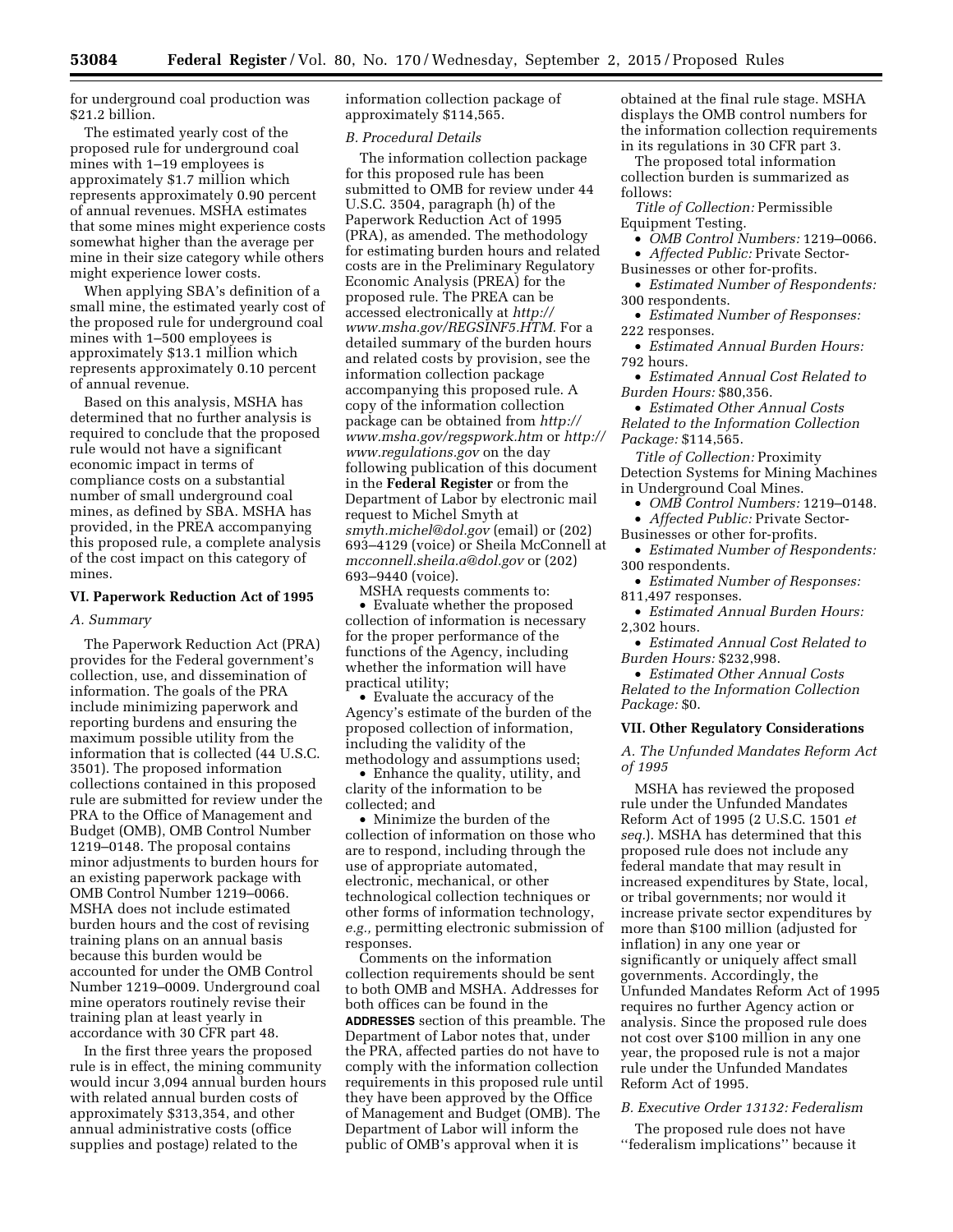would not ''have substantial direct effects on the States, on the relationship between the national government and the States, or on the distribution of power and responsibilities among the various levels of government.'' Accordingly, under E.O. 13132, no further Agency action or analysis is required.

## *C. The Treasury and General Government Appropriations Act of 1999: Assessment of Federal Regulations and Policies on Families*

Section 654 of the Treasury and General Government Appropriations Act of 1999 (5 U.S.C. 601 note) requires agencies to assess the impact of Agency action on family well-being. MSHA has determined that the proposed rule would have no effect on family stability or safety, marital commitment, parental rights and authority, or income or poverty of families and children. Accordingly, MSHA certifies that this proposed rule would not impact family well-being.

# *D. Executive Order 12630: Government Actions and Interference With Constitutionally Protected Property Rights*

The proposed rule does not implement a policy with takings implications. Accordingly, under E.O. 12630, no further Agency action or analysis is required.

# *E. Executive Order 12988: Civil Justice Reform*

The proposed rule was written to provide a clear legal standard for affected conduct and was carefully reviewed to eliminate drafting errors and ambiguities, so as to minimize litigation and undue burden on the Federal court system. Accordingly, the proposed rule would meet the applicable standards provided in section 3 of E.O. 12988, Civil Justice Reform.

# *F. Executive Order 13045: Protection of Children From Environmental Health Risks and Safety Risks*

The proposed rule would have no adverse impact on children. Accordingly, under E.O. 13045, no further Agency action or analysis is required.

# *G. Executive Order 13175: Consultation and Coordination With Indian Tribal Governments*

This proposed rule does not have ''tribal implications'' because it would not ''have substantial direct effects on one or more Indian tribes, on the relationship between the Federal

government and Indian tribes, or on the distribution of power and responsibilities between the Federal government and Indian tribes.'' Accordingly, under E.O. 13175, no further Agency action or analysis is required.

*H. Executive Order 13211: Actions Concerning Regulations That Significantly Affect Energy Supply, Distribution, or Use* 

Executive Order 13211 requires agencies to publish a statement of energy effects when a rule has a significant energy action that adversely affects energy supply, distribution or use. MSHA has reviewed this proposed rule for its energy effects because the proposed rule applies to the underground mining sector. Because this proposed rule would result in annualized costs of approximately \$17.9 million to the underground coal mining industry, relative to annual revenues of \$21.2 billion in 2014, MSHA has concluded that it is not a significant energy action because it is not likely to have a significant adverse effect on the supply, distribution, or use of energy. Accordingly, under this analysis, no further Agency action or analysis is required.

# *I. Executive Order 13272: Proper Consideration of Small Entities in Agency Rulemaking*

MSHA has thoroughly reviewed the proposed rule to assess and take appropriate account of its potential impact on small businesses, small governmental jurisdictions, and small organizations. MSHA has determined and certified that the proposed rule does not have a significant economic impact on a substantial number of small entities.

#### **VIII. References**

- Dransite, Jerry, G. Clark, B. Warnock, D. Wease. ''Remotely Controlled Mining Machinery Study,'' MSHA Approval and Certification Center, August 3, 1998.
- Hintermann, Beat, Anna Alberini, and Anil Markandya. ''Estimating the Value of Safety with Labour Market Data: Are the Results Trustworthy?,'' *Applied Economics,* 42(9):1085–1100, 2010. First published on July 18, 2008. URL: *[http://](http://dx.doi.org/10.1080/00036840802260940) [dx.doi.org/10.1080/00036840802260940.](http://dx.doi.org/10.1080/00036840802260940)*
- Magat, W., W. Viscusi, and J. Huber. ''A Reference Lottery Metric for Valuing Health'', *Management Science,*  42(8):1118–1130m, 1996.
- Sanders, M.S., and G.R. Kelly. ''Visual Attention Locations for Operating Continuous Miners, Shuttle Cars, and Scoops—Volume 1 (contract J0387213, Canyon Research Group, Inc.)'', USBM OFR 29(1)–82, 1981. NTIS PB 82– 187964.
- U.S. Department of Labor, Mine Safety and Health Administration, ''Program Policy Manual, Vol. V—Coal Mines, Criteria— Mantrips,'' October 2003 (Release V–34), pp. 126 and 127.
- U.S. Department of Labor, Mine Safety and Health Administration, ''Proximity Protection System Specification.'' October 4, 2004.
- U.S. Department of Labor, Mine Safety and Health Administration, Request for Information. ''Proximity Detection Systems for Underground Mines,'' **Federal Register**, Vol. 75, pg. 2009, February 1, 2010.
- U.S. Department of Labor, Mine Safety and Health Administration. ''Preliminary Regulatory Economic Analysis for Proximity Detection Systems for Mobile Machines in Underground Mines,'' Proposed Rule (RIN 1219–AB78), *[http://](http://www.msha.gov/prea.HTM)  [www.msha.gov/prea.HTM,](http://www.msha.gov/prea.HTM)* August 2011.
- Viscusi, W. and J. Aldy. ''The Value of a Statistical Life: A Critical Review of Market Estimates Throughout the World,'' *Journal of Risk and Uncertainty,*  27:5–76, 2003.

## **List of Subjects in 30 CFR Part 75**

Mine safety and health, Reporting and recordkeeping requirements, Underground coal mines.

#### **Joseph A. Main,**

*Assistant Secretary of Labor for Mine Safety and Health.* 

For the reasons set out in the preamble and under the authority of the Federal Mine Safety and Health Act of 1977, as amended, MSHA is proposing to amend chapter I of title 30 of the Code of Federal Regulations as follows:

# **PART 75—MANDATORY SAFETY STANDARDS—UNDERGROUND COAL MINES**

■ 1. The authority citation for part 75 continues to read as follows:

**Authority:** 30 U.S.C. 811, 813(h), 957.

 $\blacksquare$  2. Add § 75.1733 to read as follows:

#### **§ 75.1733 Proximity detection systems; other mobile machines.**

(a) *Machines covered.* Operators must equip coal hauling machines and scoops on working sections, except longwall working sections, with machinemounted components of a proximity detection system in accordance with the following dates. For proximity detection systems with miner-wearable components, the mine operator must provide a miner-wearable component to be worn by each miner on the working sections, except longwall working sections, by the following dates.

(1) Coal hauling machines and scoops manufactured after [INSERT EFFECTIVE DATE OF THE FINAL RULE] must meet the requirements in this section no later than [INSERT